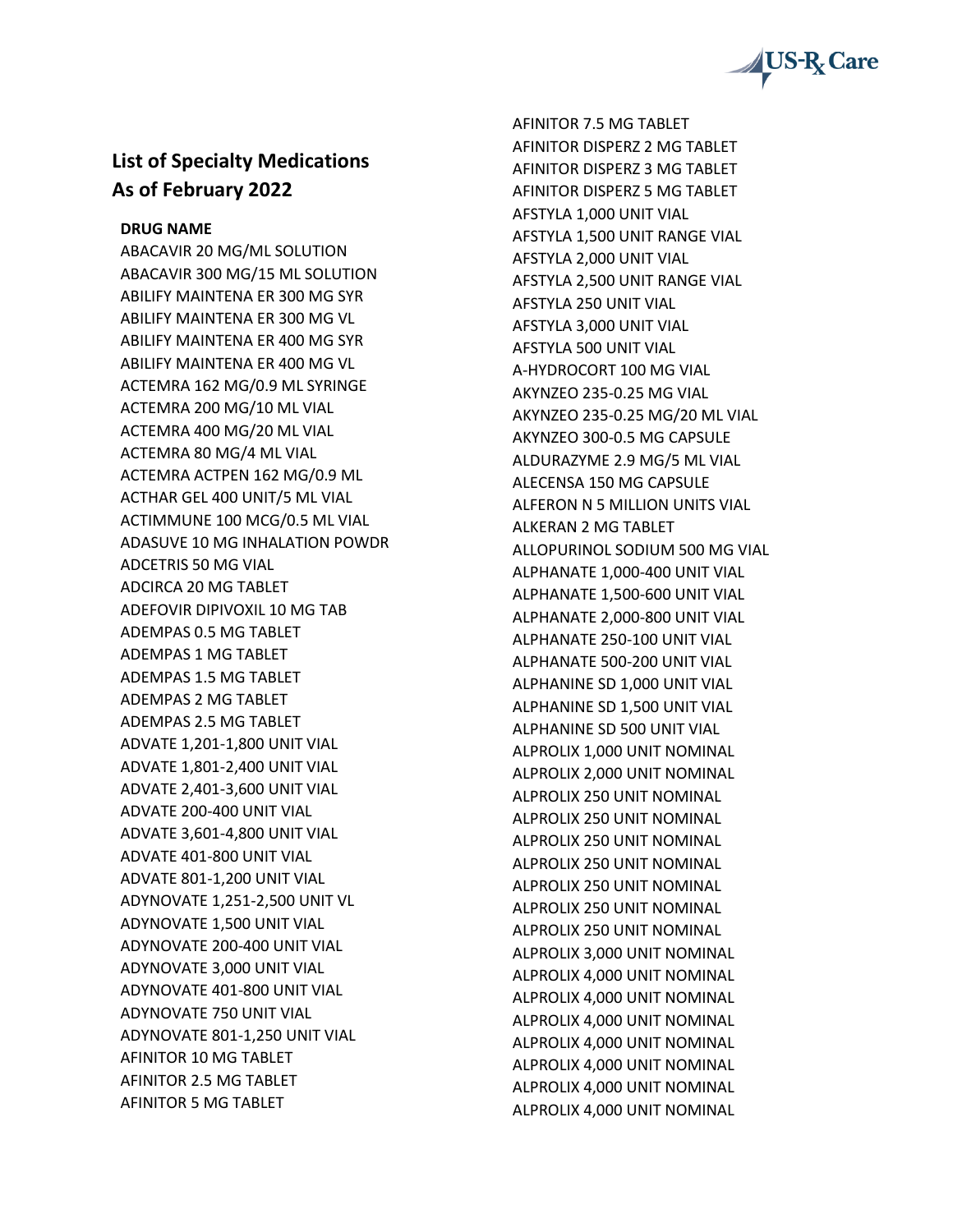

ALPROLIX 500 UNIT NOMINAL ALPROLIX 500 UNIT NOMINAL ALPROLIX 500 UNIT NOMINAL ALPROLIX 500 UNIT NOMINAL ALPROLIX 500 UNIT NOMINAL ALPROLIX 500 UNIT NOMINAL ALPROLIX 500 UNIT NOMINAL ALUNBRIG 180 MG TABLET ALUNBRIG 30 MG TABLET ALUNBRIG 90 MG TABLET ALUNBRIG 90 MG-180 MG TAB PACK ALYQ 20 MG TABLET AMICAR 0.25 GRAM/ML ORAL SOLN AMICAR 1,000 MG TABLET AMICAR 500 MG TABLET AMINOCAPROIC ACID 0.25 GRAM/ML AMINOCAPROIC ACID 5 G/20 ML VL AMONDYS-45 100 MG/2 ML VIAL AMPYRA ER 10 MG TABLET APOKYN 30 MG/3 ML CARTRIDGE APREPITANT 125 MG CAPSULE APREPITANT 125-80-80 MG PACK APREPITANT 40 MG CAPSULE APREPITANT 80 MG CAPSULE APTIVUS 100 MG/ML SOLUTION APTIVUS 250 MG CAPSULE ARALAST NP 1,000 MG VIAL ARALAST NP 1,000 MG VIAL ARALAST NP 500 MG VIAL ARALAST NP 500 MG VIAL ARANESP 10 MCG/0.4 ML SYRINGE ARANESP 100 MCG/0.5 ML SYRINGE ARANESP 100 MCG/ML VIAL ARANESP 150 MCG/0.3 ML SYRINGE ARANESP 150 MCG/0.75 ML VIAL ARANESP 200 MCG/0.4 ML SYRINGE ARANESP 200 MCG/ML VIAL ARANESP 25 MCG/0.42 ML SYRING ARANESP 25 MCG/ML VIAL ARANESP 300 MCG/0.6 ML SYRINGE ARANESP 300 MCG/ML VIAL ARANESP 40 MCG/0.4 ML SYRINGE ARANESP 40 MCG/ML VIAL ARANESP 500 MCG/1 ML SYRINGE ARANESP 60 MCG/0.3 ML SYRINGE

ARANESP 60 MCG/ML VIAL ARCALYST 220 MG VIAL ARESTIN 1 MG MICROSPHERE ARIKAYCE 590 MG/8.4 ML VIAL ARIMIDEX 1 MG TABLET ARISTADA ER 1064 MG/3.9 ML SYR ARISTADA ER 441 MG/1.6 ML SYRN ARISTADA ER 662 MG/2.4 ML SYRN ARISTADA ER 882 MG/3.2 ML SYRN ARISTADA INITIO ER 675 MG/2.4 ARIXTRA 10 MG/0.8 ML SYRINGE ARIXTRA 2.5 MG/0.5 ML SYRINGE ARIXTRA 5 MG/0.4 ML SYRINGE ARIXTRA 7.5 MG/0.6 ML SYRINGE AROMASIN 25 MG TABLET ARZERRA 1,000 MG/50 ML VIAL ARZERRA 100 MG/5 ML VIAL ASCENIV 10% VIAL ATAZANAVIR SULFATE 150 MG CAP ATAZANAVIR SULFATE 200 MG CAP ATAZANAVIR SULFATE 300 MG CAP ATRIPLA TABLET AUBAGIO 14 MG TABLET AUBAGIO 7 MG TABLET AUSTEDO 12 MG TABLET AUSTEDO 6 MG TABLET AUSTEDO 9 MG TABLET AVASTIN 100 MG/4 ML VIAL AVASTIN 400 MG/16 ML VIAL AVONEX PEN 30 MCG/0.5 ML KIT AVONEX PREFILLED SYR 30 MCG AVONEX PREFILLED SYR 30 MCG KT AVSOLA 100 MG VIAL AYVAKIT 100 MG TABLET AYVAKIT 200 MG TABLET AYVAKIT 300 MG TABLET AZACITIDINE 100 MG VIAL BAFIERTAM DR 95 MG CAPSULE BALVERSA 3 MG TABLET BALVERSA 4 MG TABLET BALVERSA 5 MG TABLET BARACLUDE 0.05 MG/ML SOLUTION BARACLUDE 0.5 MG TABLET BARACLUDE 1 MG TABLET BAVENCIO 200 MG/10 ML VIAL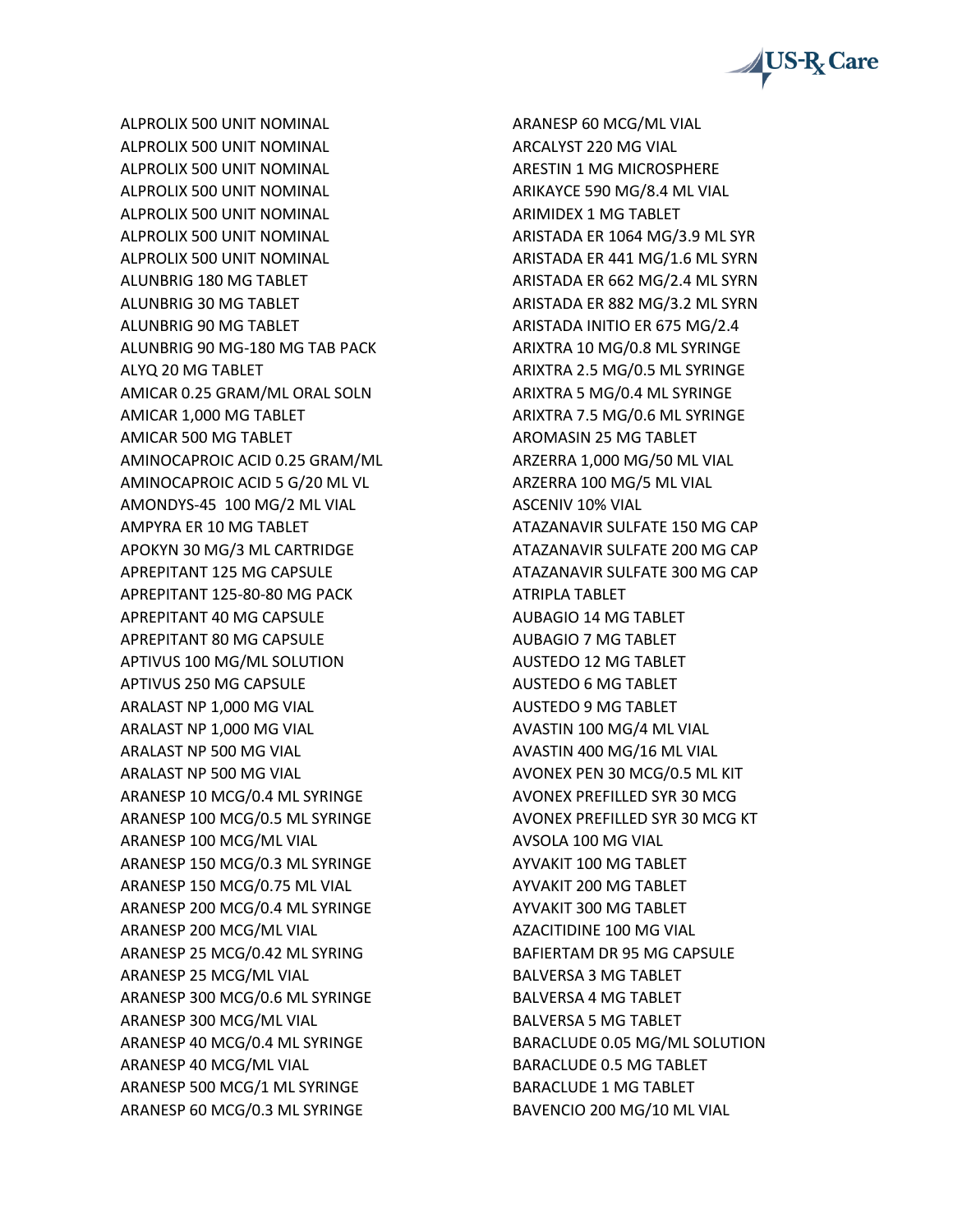

BCG VACCINE (TICE STRAIN) VIAL BENDAMUSTINE 100 MG/4 ML VIAL BENEFIX 1,000 UNIT RANGE BENEFIX 2,000 UNIT RANGE BENEFIX 250 UNIT RANGE BENEFIX 3,000 UNIT RANGE BENEFIX 500 UNIT RANGE BENLYSTA 120 MG VIAL BENLYSTA 200 MG/ML AUTOINJECT BENLYSTA 200 MG/ML SYRINGE BENLYSTA 400 MG VIAL BEOVU 6 MG/0.05 ML VIAL BERINERT 500 UNIT KIT BESPONSA 0.9 MG VIAL BETASERON 0.3 MG KIT BETHKIS 300 MG/4 ML AMPULE BEVACIZUMAB 2.5 MG/0.1 ML SYRG BEVACIZUMAB 2.5 MG/0.1 ML SYRG BEVACIZUMAB 3.25 MG/0.13 ML BEVACIZUMAB 3.75 MG/0.15 ML BEXAROTENE 75 MG CAPSULE BICNU 100 MG VIAL BIKTARVY 50-200-25 MG TABLET BIVIGAM 10% VIAL BIVIGAM LIQUID 10% VIAL BLENREP 100 MG VIAL BLEOMYCIN SULFATE 15 UNIT VIAL BLEOMYCIN SULFATE 30 UNIT VIAL BORTEZOMIB 3.5 MG IV VIAL BOSENTAN 125 MG TABLET BOSENTAN 62.5 MG TABLET BOSULIF 100 MG TABLET BOSULIF 400 MG TABLET BOSULIF 500 MG TABLET BOTOX 100 UNIT VIAL BOTOX 200 UNIT VIAL BOTOX COSMETIC 100 UNIT VIAL BOTOX COSMETIC 50 UNIT VIAL BRAFTOVI 50 MG CAPSULE BRAFTOVI 75 MG CAPSULE BRINEURA 2X150MG/5ML-ELYTE KIT BRONCHITOL 40 MG INHALE CAP BRUKINSA 80 MG CAPSULE BUPHENYL 500 MG TABLET BUPHENYL POWDER

BUPIV-DEXAMET 112.5-3 MG/30 ML BYNFEZIA 2,500 MCG/ML PEN CABENUVA 400 MG-600 MG ER SUSP CABENUVA 600 MG-900 MG ER SUSP CABLIVI 11 MG KIT CABOMETYX 20 MG TABLET CABOMETYX 40 MG TABLET CABOMETYX 60 MG TABLET CALCITONIN-SALMON 400 UNIT/2ML CALCITONIN-SALMON 400 UNIT/2ML CALCITONIN-SALMON 400 UNIT/2ML CALQUENCE 100 MG CAPSULE CAPRELSA 100 MG TABLET CAPRELSA 300 MG TABLET CARBAGLU 200 MG DISPER TABLET CARBOPROST 250 MCG/ML VIAL CASODEX 50 MG TABLET CAYSTON 75 MG INHAL SOLUTION CERDELGA 84 MG CAPSULE CEREZYME 400 UNIT VIAL CERVIDIL 10 MG VAGINAL INSRT CETROTIDE 0.25 MG KIT CHEMET 100 MG CAPSULE CHENODAL 250 MG TABLET CHORIONIC GONAD 10,000 UNIT VL CHORIONIC GONAD 12,000 UNIT VL CHORIONIC GONAD 6,000 UNIT VL CIMDUO 300-300 MG TABLET CIMZIA 200 MG VIAL KIT CIMZIA 2X200 MG/ML SYRINGE KIT CIMZIA 2X200 MG/ML(X3)START KT CINQAIR 100 MG/10 ML VIAL CINRYZE 500 UNIT VIAL CINRYZE 500 UNIT VIAL-DILUENT CLADRIBINE 10 MG/10 ML VIAL CLOVIQUE 250 MG CAPSULE COMBIVIR TABLET COMETRIQ 100 MG DAILY-DOSE PK COMETRIQ 140 MG DAILY-DOSE PK COMETRIQ 60 MG DAILY-DOSE PACK COMPLERA TABLET COPAXONE 20 MG/ML SYRINGE COPAXONE 40 MG/ML SYRINGE COPIKTRA 15 MG CAPSULE COPIKTRA 25 MG CAPSULE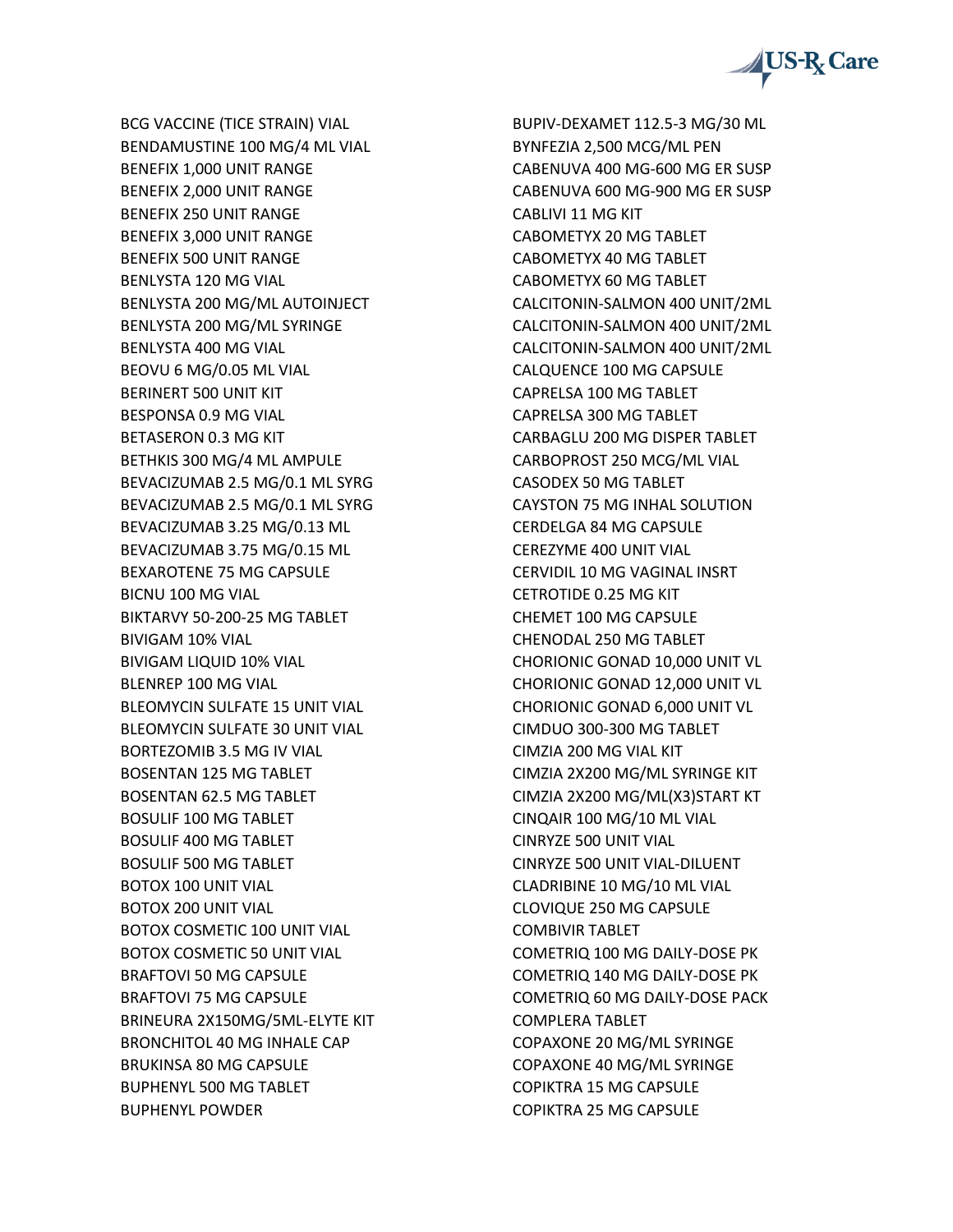

CORIFACT KIT COSENTYX 150 MG/ML PEN INJECT COSENTYX 150 MG/ML SYRINGE COSENTYX 300 MG DOSE-2 PENS COSENTYX 300 MG DOSE-2 SYRINGE COSYNTROPIN 0.25 MG VIAL COTELLIC 20 MG TABLET CRINONE 8% GEL CRIXIVAN 200 MG CAPSULE CRIXIVAN 400 MG CAPSULE CUPRIMINE 250 MG CAPSULE CUROSURF 120 MG/1.5 ML VIAL CUROSURF 240 MG/3 ML VIAL CUTAQUIG 16.5% (1 G/6 ML) VIAL CUTAQUIG 16.5% (1.65 G/10 ML) CUTAQUIG 16.5% (2 G/12 ML) VL CUTAQUIG 16.5% (3.3 G/20 ML) CUTAQUIG 16.5% (4 G/24 ML) VL CUTAQUIG 16.5% (8 G/48 ML) VL CUVITRU 1 GRAM/5 ML VIAL CUVITRU 10 GRAM/50 ML VIAL CUVITRU 2 GRAM/10 ML VIAL CUVITRU 4 GRAM/20 ML VIAL CUVITRU 8 GRAM/ 40 ML VIAL CYCLOPHOSPHAMIDE 1 GM VIAL CYCLOPHOSPHAMIDE 2 GM VIAL CYCLOPHOSPHAMIDE 25 MG CAPSULE CYCLOPHOSPHAMIDE 50 MG CAPSULE CYCLOPHOSPHAMIDE 500 MG VIAL CYCLOSPORINE 250 MG/5 ML AMPUL CYSTADANE 1 GRAM/1.7 ML POWDER CYSTADROPS 0.37% EYE DROPS CYSTAGON 150 MG CAPSULE CYSTAGON 50 MG CAPSULE CYSTARAN 0.44% EYE DROPS CYTARABINE 100 MG/5 ML VIAL CYTARABINE 1000 MG/50 ML VIAL CYTARABINE 2 G/20 ML VIAL CYTARABINE 20 MG/ML VIAL CYTARABINE 20 MG/ML VIAL DANTRIUM 20 MG VIAL DANYELZA 40 MG/10 ML VIAL DARAPRIM 25 MG TABLET DARZALEX 100 MG/5 ML VIAL DARZALEX 400 MG/20 ML VIAL

DARZALEX FASPRO 1,800MG-30,000 DAURISMO 100 MG TABLET DAURISMO 25 MG TABLET DDAVP 4 MCG/ML VIAL DEFERASIROX 125 MG TB FOR SUSP DEFERASIROX 180 MG GRANULE PKT DEFERASIROX 250 MG TB FOR SUSP DEFERASIROX 360 MG GRANULE PKT DEFERASIROX 500 MG TB FOR SUSP DEFERASIROX 90 MG GRANULE PKT DEFEROXAMINE 2 GRAM VIAL DEFEROXAMINE 500 MG VIAL DELSTRIGO 100-300-300 MG TAB DEMSER 250 MG CAPSULE DEPEN 250 MG TITRATAB DESCOVY 200-25 MG TABLET DESFERAL 2 GRAM VIAL DESFERAL MESYLATE 500 MG VL DEXAMETHASONE 4 MG/ML VIAL DIBENZYLINE 10 MG CAPSULE DOPTELET (10 TAB PK) 20 MG TAB DOPTELET (15 TAB PK) 20 MG TAB DOPTELET (30 TAB PK) 20 MG TAB DOVATO 50-300 MG TABLET D-PENAMINE 125 MG TABLET DUPIXENT 200 MG/1.14 ML SYRING DUPIXENT 300 MG/2 ML PEN DUPIXENT 300 MG/2 ML SYRINGE DUROLANE 60 MG/3 ML SYRINGE DYSPORT 300 UNIT VIAL DYSPORT 500 UNITS VIAL EDURANT 25 MG TABLET EGRIFTA 1 MG VIAL EGRIFTA SV 2 MG VIAL ELAPRASE 6 MG/3 ML VIAL ELELYSO 200 UNITS VIAL ELIGARD 22.5 MG SYRINGE KIT ELIGARD 30 MG SYRINGE KIT ELIGARD 45 MG SYRINGE KIT ELIGARD 7.5 MG SYRINGE KIT ELLENCE 2 MG/ML VIAL ELLENCE 2 MG/ML VIAL ELOCTATE 1,000 UNIT NOMINAL ELOCTATE 1,500 UNIT NOMINAL ELOCTATE 2,000 UNIT NOMINAL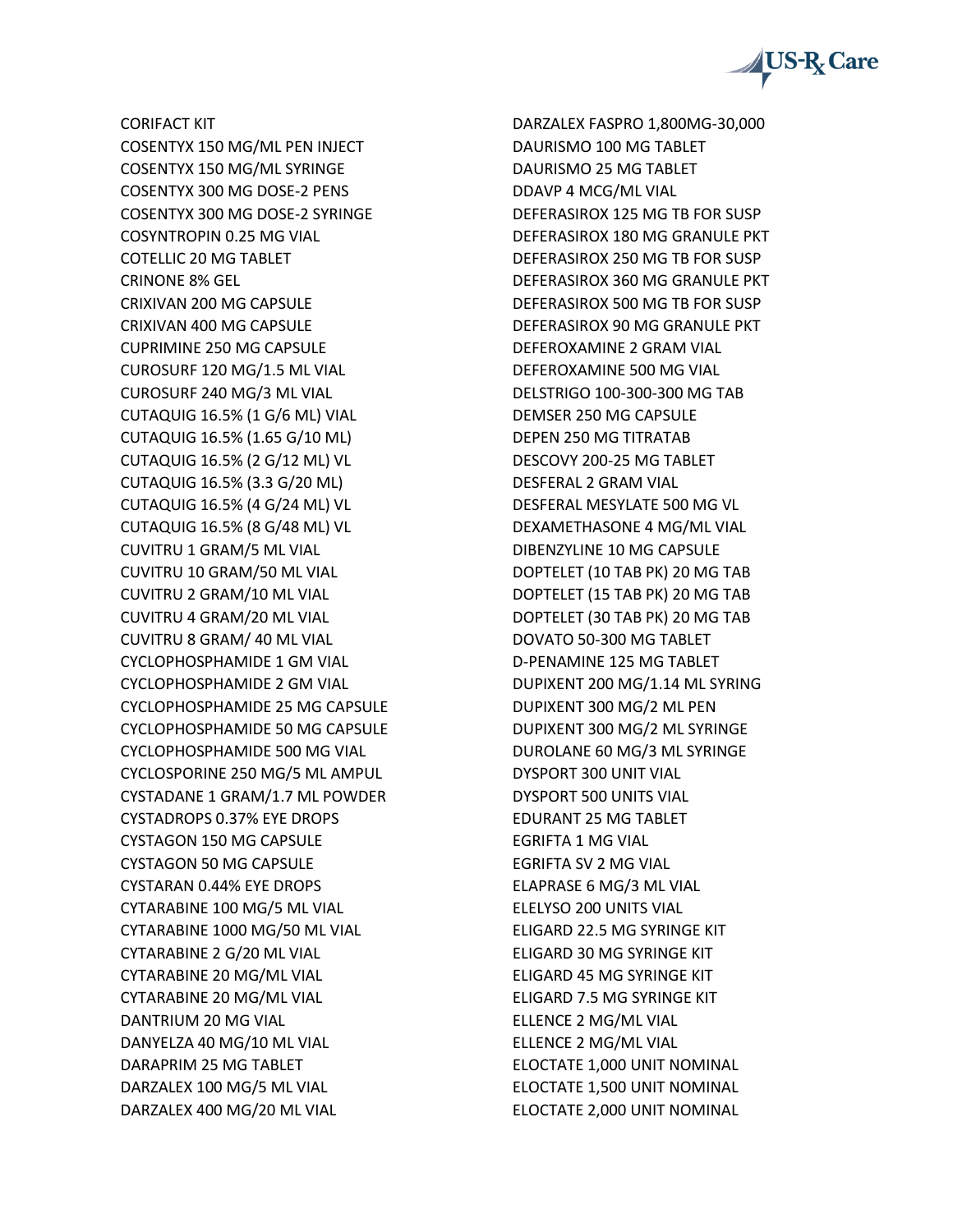

ELOCTATE 250 UNIT NOMINAL ELOCTATE 3,000 UNIT NOMINAL ELOCTATE 4,000 UNIT NOMINAL ELOCTATE 5,000 UNIT NOMINAL ELOCTATE 500 UNIT NOMINAL ELOCTATE 6,000 UNIT NOMINAL ELOCTATE 750 UNIT NOMINAL EMCYT 140 MG CAPSULE EMEND 125 MG POWDER PACKET EMEND 40 MG CAPSULE EMEND 80 MG CAPSULE EMEND TRIPACK EMFLAZA 18 MG TABLET EMFLAZA 22.75 MG/ML ORAL SUSP EMFLAZA 30 MG TABLET EMFLAZA 36 MG TABLET EMFLAZA 6 MG TABLET EMGALITY 100 MG/ML SYR(1 OF 3) EMGALITY 300 MG (100 MG X3SYR) EMTRIVA 10 MG/ML SOLUTION EMTRIVA 200 MG CAPSULE ENBREL 25 MG KIT ENBREL 25 MG/0.5 ML SYRINGE ENBREL 25 MG/0.5 ML VIAL ENBREL 50 MG/ML MINI CARTRIDGE ENBREL 50 MG/ML SURECLICK ENBREL 50 MG/ML SYRINGE ENHERTU 100 MG VIAL ENTYVIO 300 MG VIAL EPCLUSA 200 MG-50 MG TABLET EPCLUSA 400 MG-100 MG TABLET EPIVIR 10 MG/ML ORAL SOLN EPIVIR 150 MG TABLET EPIVIR 300 MG TABLET EPIVIR HBV 100 MG TABLET EPIVIR HBV 25 MG/5 ML SOLN EPOGEN 10,000 UNITS/ML VIAL EPOGEN 2,000 UNITS/ML VIAL EPOGEN 20,000 UNITS/2 ML VIAL EPOGEN 20,000 UNITS/ML VIAL EPOGEN 3,000 UNITS/ML VIAL EPOGEN 4,000 UNITS/ML VIAL EPOPROSTENOL SODIUM 0.5 MG VL EPOPROSTENOL SODIUM 1.5 MG VL EPZICOM TABLET

ERBITUX 100 MG/50 ML VIAL ERBITUX 200 MG/100 ML VIAL ERIVEDGE 150 MG CAPSULE ERLEADA 60 MG TABLET ESBRIET 267 MG CAPSULE ESBRIET 267 MG TABLET ESBRIET 801 MG TABLET ESPEROCT 1,000 UNIT VIAL ESPEROCT 1,500 UNIT VIAL ESPEROCT 2,000 UNIT VIAL ESPEROCT 3,000 UNIT VIAL ESPEROCT 500 UNIT VIAL ETOPOSIDE 50 MG CAPSULE EUFLEXXA 20 MG/2 ML SYRINGE EVEROLIMUS 2.5 MG TABLET EVEROLIMUS 5 MG TABLET EVEROLIMUS 7.5 MG TABLET EVRYSDI 60 MG/80 ML(0.75MG/ML) EXJADE 125 MG TABLET EXJADE 250 MG TABLET EXJADE 500 MG TABLET EXONDYS-51 100 MG/2 ML VIAL EXONDYS-51 500 MG/10 ML VIAL EXSERVAN 50 MG FILM EXTAVIA 0.3 MG KIT EXTAVIA 0.3 MG VIAL EYLEA 2 MG/0.05 ML SYRINGE EYLEA 2 MG/0.05 ML VIAL FABRAZYME 35 MG VIAL FABRAZYME 5 MG VIAL FARESTON 60 MG TABLET FARYDAK 10 MG CAPSULE FARYDAK 15 MG CAPSULE FARYDAK 20 MG CAPSULE FASENRA 30 MG/ML SYRINGE FASENRA PEN 30 MG/ML FASLODEX 250 MG/5 ML SYRINGE FEIBA NF 1,000 UNIT (NOMINAL) FEIBA NF 2,500 UNIT (NOMINAL) FEIBA NF 500 UNIT (NOMINAL) FENSOLVI 45 MG SYRINGE KIT FERRIPROX 1,000 MG TAB(2X/DAY) FERRIPROX 1,000 MG TABLET FERRIPROX 100 MG/ML SOLUTION FERRIPROX 500 MG TABLET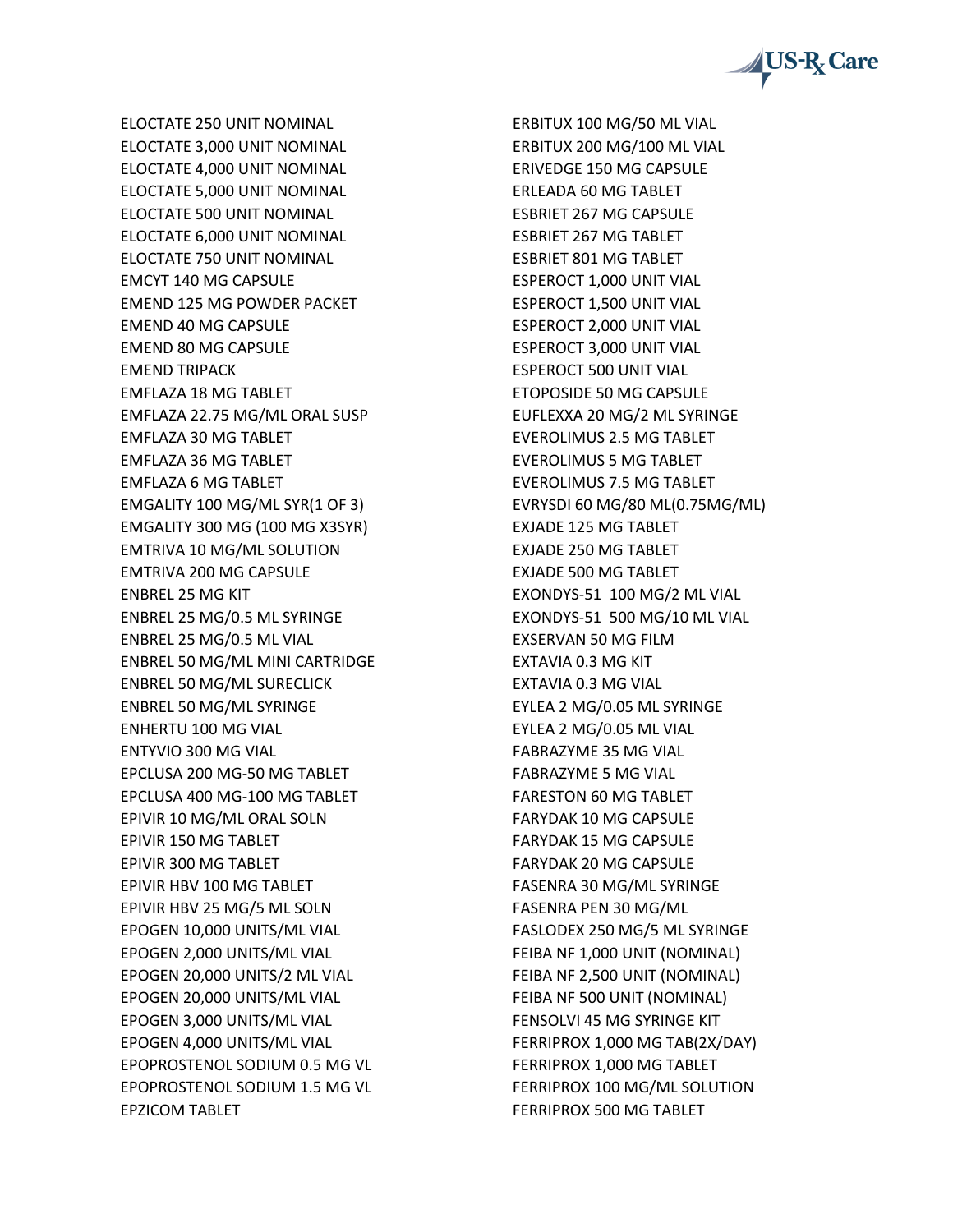

FIRAZYR 30 MG/3 ML SYRINGE FIRDAPSE 10 MG TABLET FIRMAGON 2 X 120 MG KIT FIRMAGON 80 MG KIT FLEBOGAMMA DIF 10% VIAL FLEBOGAMMA DIF 10% VIAL FLEBOGAMMA DIF 10% VIAL FLEBOGAMMA DIF 5% VIAL FLEBOGAMMA DIF 5% VIAL FLEBOGAMMA DIF 5% VIAL FLEBOGAMMA DIF 5% VIAL FLEBOGAMMA DIF 5% VIAL FLOLAN 0.5 MG VIAL FLOLAN 1.5 MG VIAL FLOXURIDINE 500 MG VIAL FLUTAMIDE 125 MG CAPSULE FOLLISTIM AQ 300 UNIT CARTRIDG FOLLISTIM AQ 600 UNIT CARTRIDG FOLLISTIM AQ 900 UNIT CARTRIDG FONDAPARINUX 10 MG/0.8 ML SYR FONDAPARINUX 2.5 MG/0.5 ML SYR FONDAPARINUX 5 MG/0.4 ML SYR FONDAPARINUX 7.5 MG/0.6 ML SYR FORTEO 620 MCG/2.48 ML PEN INJ FOSAMPRENAVIR 700 MG TABLET FOTIVDA 0.89 MG CAPSULE FOTIVDA 1.34 MG CAPSULE FRAGMIN 10,000 UNIT/ML SYRINGE FRAGMIN 12,500 UNIT/0.5 ML SYR FRAGMIN 15,000 UNIT/0.6 ML SYR FRAGMIN 18,000 UNIT/0.72 ML FRAGMIN 2,500 UNIT/0.2 ML SYR FRAGMIN 5,000 UNIT/0.2 ML SYR FRAGMIN 7,500 UNIT/0.3 ML SYR FRAGMIN 95,000 UNIT/3.8 ML VL FULPHILA 6 MG/0.6 ML SYRINGE FUZEON 90 MG VIAL GALAFOLD 123 MG CAPSULE GAMASTAN S-D VIAL GAMASTAN VIAL GAMMAGARD LIQUID 10% VIAL GAMMAGARD LIQUID 10% VIAL GAMMAGARD LIQUID 10% VIAL GAMMAGARD LIQUID 10% VIAL GAMMAGARD LIQUID 10% VIAL

GAMMAGARD LIQUID 10% VIAL GAMMAGARD S-D 10 G (IGA<1) SOL GAMMAGARD S-D 5 G (IGA<1) SOLN GAMMAKED 1 GRAM/10 ML VIAL GAMMAKED 10 GRAM/100 ML VIAL GAMMAKED 20 GRAM/200 ML VIAL GAMMAKED 5 GRAM/50 ML VIAL GAMMAPLEX 10 GRAM/100 ML VIAL GAMMAPLEX 10 GRAM/200 ML VIAL GAMMAPLEX 20 GRAM/200 ML VIAL GAMMAPLEX 20 GRAM/400 ML VIAL GAMMAPLEX 5 GRAM/100 ML VIAL GAMMAPLEX 5 GRAM/50 ML VIAL GAMUNEX-C 1 GRAM/10 ML VIAL GAMUNEX-C 10 GRAM/100 ML VIAL GAMUNEX-C 2.5 GRAM/25 ML VIAL GAMUNEX-C 20 GRAM/200 ML VIAL GAMUNEX-C 40 GRAM/400 ML VIAL GAMUNEX-C 5 GRAM/50 ML VIAL GANIRELIX ACET 250 MCG/0.5 ML GATTEX 5 MG 30-VIAL KIT GATTEX 5 MG ONE-VIAL KIT GAVRETO 100 MG CAPSULE GAZYVA 1,000 MG/40 ML VIAL GEL-ONE 30 MG/3 ML SYRINGE GELSYN-3 16.8 MG/2 ML SYRINGE GENOTROPIN 12 MG CARTRIDGE GENOTROPIN 5 MG CARTRIDGE GENOTROPIN MINIQUICK 0.2 MG GENOTROPIN MINIQUICK 0.4 MG GENOTROPIN MINIQUICK 0.6 MG GENOTROPIN MINIQUICK 0.8 MG GENOTROPIN MINIQUICK 1 MG GENOTROPIN MINIQUICK 1.2 MG GENOTROPIN MINIQUICK 1.4 MG GENOTROPIN MINIQUICK 1.6 MG GENOTROPIN MINIQUICK 1.8 MG GENOTROPIN MINIQUICK 2 MG GENTAMICIN 80 MG/2 ML VIAL GENTAMICIN 800 MG/20 ML VIAL GENVISC 850 25 MG/2.5 ML SYR GENVOYA TABLET GEODON 20 MG/ML VIAL GILENYA 0.25 MG CAPSULE GILENYA 0.5 MG CAPSULE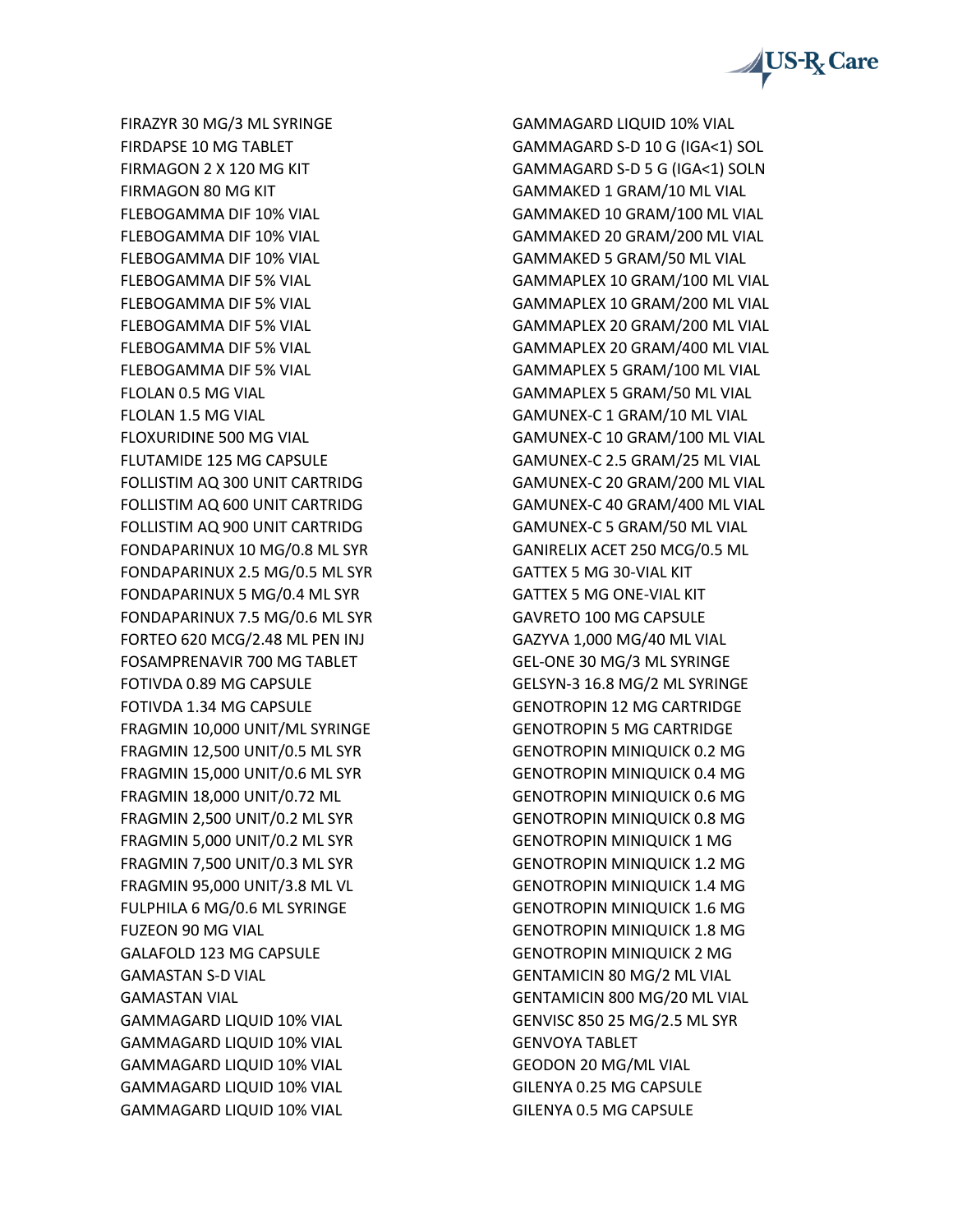

GILOTRIF 20 MG TABLET GILOTRIF 30 MG TABLET GILOTRIF 40 MG TABLET GIVLAARI 189 MG/ML VIAL GLASSIA 1 GM/50 ML VIAL GLATIRAMER 20 MG/ML SYRINGE GLATIRAMER 40 MG/ML SYRINGE GLATOPA 20 MG/ML SYRINGE GLATOPA 40 MG/ML SYRINGE GLEEVEC 100 MG TABLET GLEEVEC 400 MG TABLET GLEOSTINE 10 MG CAPSULE GLEOSTINE 100 MG CAPSULE GLEOSTINE 40 MG CAPSULE GLIADEL WAFER GOCOVRI ER 137 MG CAPSULE GOCOVRI ER 68.5 MG CAPSULE GONAL-F 1,050 UNITS VIAL GONAL-F 450 UNITS VIAL GONAL-F RFF 75 UNITS VIAL GONAL-F RFF REDI-JECT 300 UNIT GONAL-F RFF REDI-JECT 450 UNIT GONAL-F RFF REDI-JECT 900 UNIT GRANIX 300 MCG/0.5 ML SAFE SYR GRANIX 300 MCG/0.5 ML SYRINGE GRANIX 300 MCG/ML VIAL GRANIX 480 MCG/0.8 ML SAFE SYR GRANIX 480 MCG/0.8 ML SYRINGE GRANIX 480 MCG/1.6 ML VIAL HAEGARDA 2,000 UNIT VIAL HAEGARDA 3,000 UNIT VIAL HARVONI 33.75-150 MG PELLET PK HARVONI 45-200 MG PELLET PACKT HARVONI 45-200 MG TABLET HARVONI 90-400 MG TABLET HEMABATE 250 MCG/ML AMPUL HEMANGEOL 4.28 MG/ML ORAL SOLN HEMLIBRA 105 MG/0.7 ML VIAL HEMLIBRA 150 MG/ML VIAL HEMLIBRA 30 MG/ML VIAL HEMLIBRA 60 MG/0.4 ML VIAL HEMOFIL M 1,000 UNIT NOMINAL HEMOFIL M 1,000 UNIT NOMINAL HEMOFIL M 1,700 UNIT NOMINAL HEMOFIL M 1,700 UNIT NOMINAL

HEMOFIL M 250 UNIT NOMINAL HEMOFIL M 250 UNIT NOMINAL HEMOFIL M 500 UNIT NOMINAL HEPSERA 10 MG TABLET HERCEPTIN 150 MG VIAL HERCEPTIN HYLECTA 600MG-10,000 HERZUMA 150 MG VIAL HERZUMA 420 MG VIAL HETLIOZ 20 MG CAPSULE HETLIOZ LQ 4 MG/ML SUSPENSION HIZENTRA 1 GRAM/5 ML SYRINGE HIZENTRA 1 GRAM/5 ML VIAL HIZENTRA 10 GRAM/50 ML VIAL HIZENTRA 2 GRAM/10 ML SYRINGE HIZENTRA 2 GRAM/10 ML VIAL HIZENTRA 4 GRAM/20 ML SYRINGE HIZENTRA 4 GRAM/20 ML VIAL HUMATE-P 1,200 UNIT VWF:RCO HUMATE-P 2,400 UNIT VWF:RCO HUMATE-P 600 UNIT VWF:RCO HUMATROPE 12 MG CARTRIDGE HUMATROPE 24 MG CARTRIDGE HUMATROPE 5 MG VIAL HUMATROPE 6 MG CARTRIDGE HUMATROPEN 12 MG DELIVERY SYS HUMATROPEN 12 MG DELIVERY SYS HUMATROPEN 12 MG DELIVERY SYS HUMATROPEN 24 MG DELIVERY SYS HUMATROPEN 24 MG DELIVERY SYS HUMATROPEN 24 MG DELIVERY SYS HUMATROPEN 6 MG DELIVERY SYS HUMATROPEN 6 MG DELIVERY SYS HUMATROPEN 6 MG DELIVERY SYS HUMIRA 40 MG/0.8 ML SYRINGE HUMIRA PEN 40 MG/0.8 ML HUMIRA PEN CROHN-UC-HS 40 MG HUMIRA PEN PS-UV-ADOL HS 40 MG HUMIRA(CF) 10 MG/0.1 ML SYRING HUMIRA(CF) 20 MG/0.2 ML SYRING HUMIRA(CF) 40 MG/0.4 ML SYRING HUMIRA(CF) PEDI CROHN 80-40 MG HUMIRA(CF) PEDI CROHN 80MG/0.8 HUMIRA(CF) PEN 40 MG/0.4 ML HUMIRA(CF) PEN 80 MG/0.8 ML HUMIRA(CF) PEN CRHN-UC-HS 80MG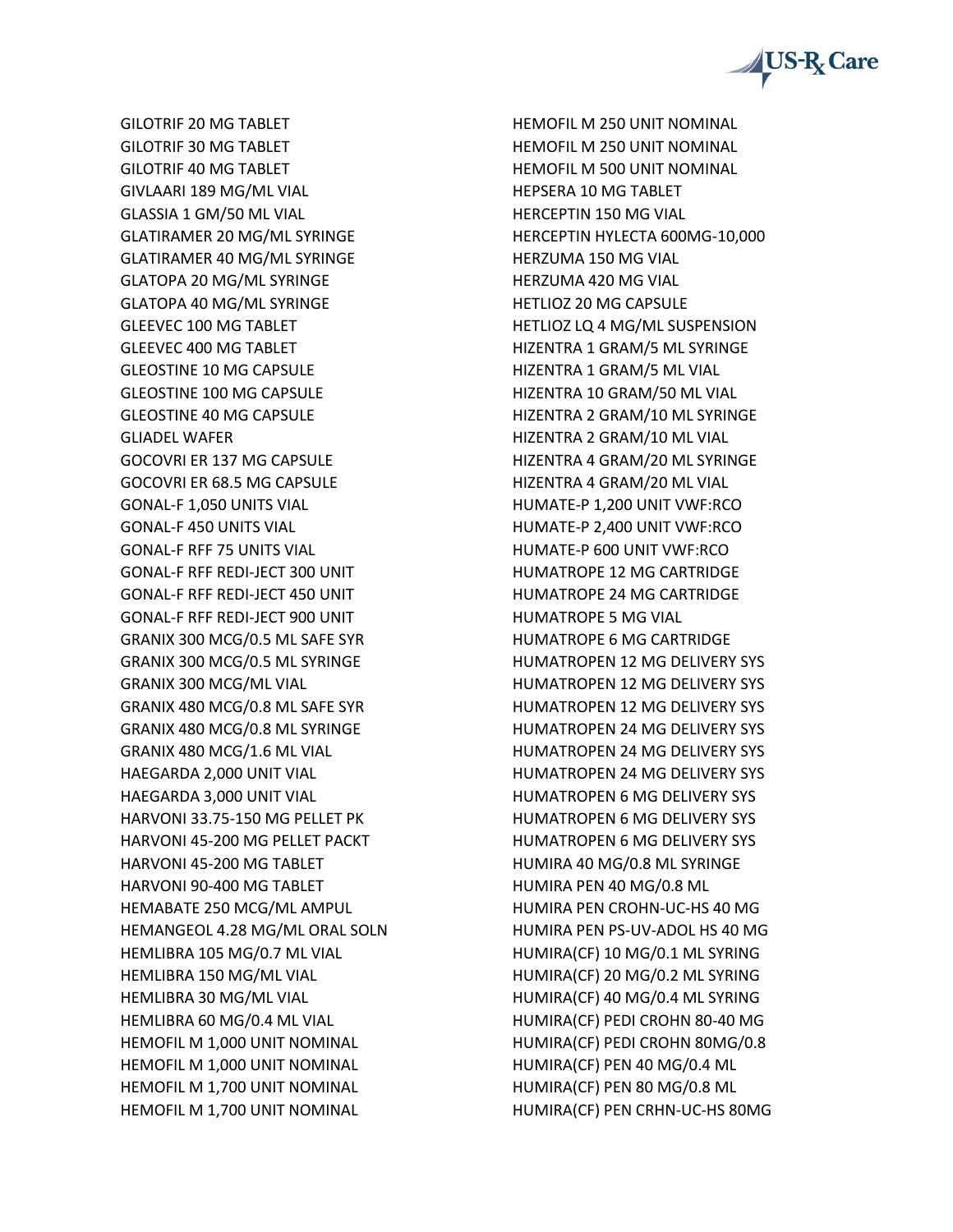

HUMIRA(CF) PEN PEDI UC 80 MG HUMIRA(CF) PEN PS-UV-AHS 80-40 HYALGAN 20 MG/2 ML SYRINGE HYALGAN 20 MG/2 ML VIAL HYCAMTIN 0.25 MG CAPSULE HYCAMTIN 1 MG CAPSULE HYDROXYPROGEST 1,250 MG/5 ML HYDROXYPROGEST 250 MG/ML VIAL HYMOVIS 24 MG/3 ML SYRINGE HYPERHEP B NEONATAL SYRINGE HYPERHEP B SYRINGE HYPERHEP B VIAL HYPERRHO S-D 1,500 UNIT SYRING HYPERRHO S-D 250 UNIT SYRINGE HYPERRHO S-D 250 UNIT SYRINGE HYPERRHO S-D 250 UNIT SYRINGE HYPERTET S-D 250 UNIT SYRINGE HYQVIA 10 GM-800 UNIT PACK HYQVIA 2.5 GM-200 UNIT PACK HYQVIA 20 GM-1,600 UNIT PACK HYQVIA 30 GM-2,400 UNIT PACK HYQVIA 5 GM-400 UNIT PACK IBRANCE 100 MG CAPSULE IBRANCE 100 MG TABLET IBRANCE 125 MG CAPSULE IBRANCE 125 MG TABLET IBRANCE 75 MG CAPSULE IBRANCE 75 MG TABLET ICATIBANT 30 MG/3 ML SYRINGE ICLUSIG 10 MG TABLET ICLUSIG 15 MG TABLET ICLUSIG 30 MG TABLET ICLUSIG 45 MG TABLET IDELVION 1,000 UNIT RANGE VIAL IDELVION 2,000 UNIT RANGE VIAL IDELVION 250 UNIT RANGE VIAL IDELVION 3,500 UNIT RANGE VIAL IDELVION 500 UNIT RANGE VIAL IDHIFA 100 MG TABLET IDHIFA 50 MG TABLET ILARIS 150 MG/ML VIAL ILUMYA 100 MG/ML SYRINGE ILUVIEN 0.19 MG IMPLANT IMBRUVICA 140 MG CAPSULE IMBRUVICA 140 MG TABLET

IMBRUVICA 280 MG TABLET IMBRUVICA 420 MG TABLET IMBRUVICA 560 MG TABLET IMBRUVICA 70 MG CAPSULE IMCIVREE 10 MG/ML VIAL IMFINZI 120 MG/2.4 ML VIAL IMFINZI 500 MG/10 ML VIAL IMLYGIC 1 MILLION PFU/ML VIAL IMLYGIC 100 MILLION PFU/ML VL INCRELEX 40 MG/4 ML VIAL INFED 100 MG/2 ML VIAL INFLECTRA 100 MG VIAL INGREZZA 40 MG CAPSULE INGREZZA 60 MG CAPSULE INGREZZA 80 MG CAPSULE INGREZZA INITIATION PACK INLYTA 1 MG TABLET INLYTA 5 MG TABLET INQOVI 35 MG-100 MG TABLET INREBIC 100 MG CAPSULE INTELENCE 100 MG TABLET INTELENCE 200 MG TABLET INTELENCE 25 MG TABLET INTRON A 10 MILLION UNITS VIAL INTRON A 18 MILLION UNIT/3 ML INTRON A 18 MILLION UNITS VIAL INTRON A 25 MILLION UNIT/2.5ML INTRON A 50 MILLION UNITS VIAL INVEGA SUSTENNA 117 MG/0.75 ML INVEGA SUSTENNA 156 MG/ML SYRG INVEGA SUSTENNA 234 MG/1.5 ML INVEGA SUSTENNA 39 MG/0.25 ML INVEGA SUSTENNA 78 MG/0.5 ML INVEGA TRINZA 273 MG/0.875 ML INVEGA TRINZA 410 MG/1.315 ML INVEGA TRINZA 546 MG/1.75 ML INVEGA TRINZA 819 MG/2.625 ML INVIRASE 500 MG TABLET IRESSA 250 MG TABLET ISENTRESS 100 MG POWDER PACKET ISENTRESS 100 MG TABLET CHEW ISENTRESS 25 MG TABLET CHEW ISENTRESS 400 MG TABLET ISENTRESS HD 600 MG TABLET ISTURISA 1 MG TABLET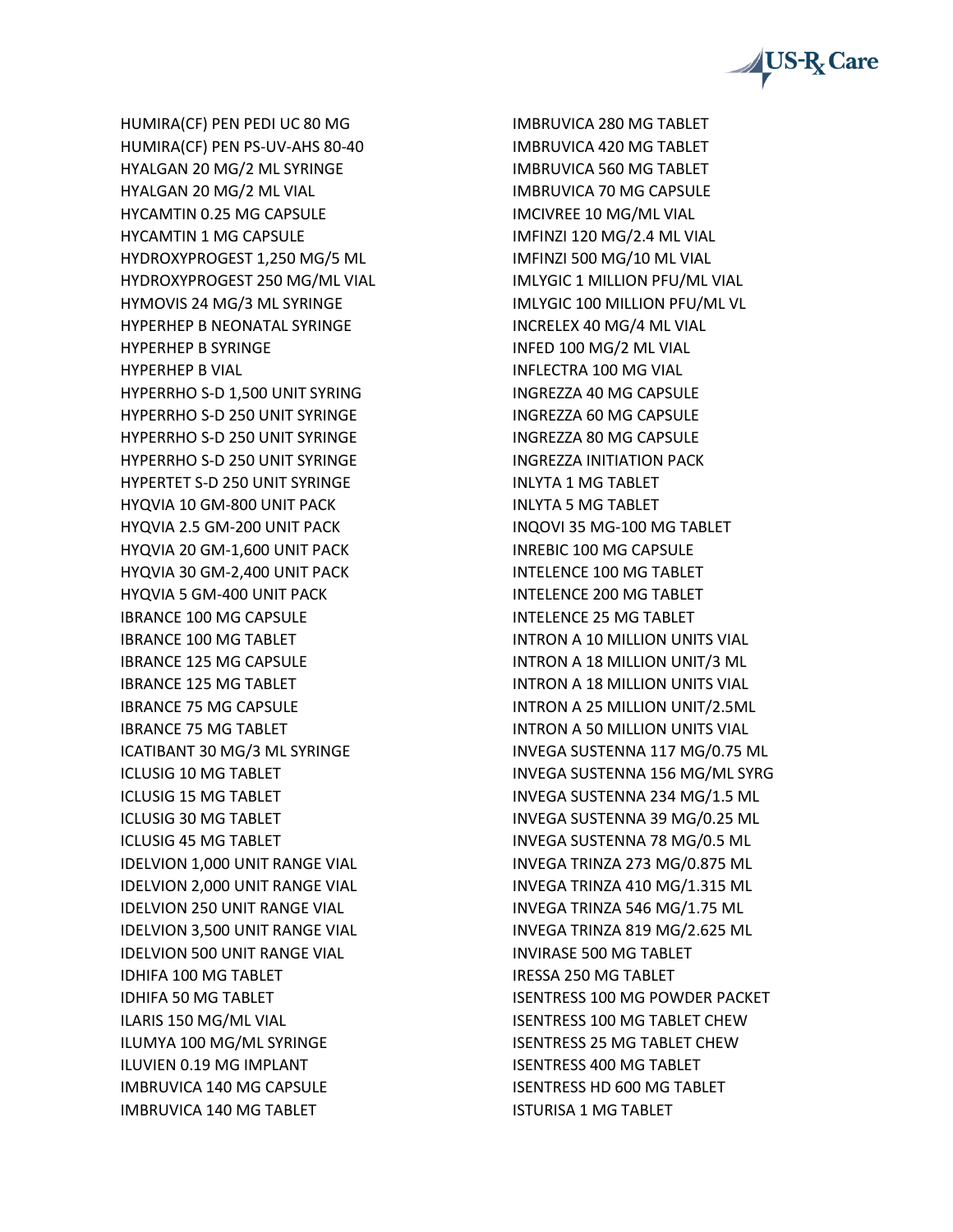

ISTURISA 10 MG TABLET ISTURISA 5 MG TABLET IXINITY 1,000 UNIT RANGE IXINITY 1,500 UNIT RANGE IXINITY 2,000 UNIT RANGE IXINITY 250 UNIT RANGE IXINITY 3,000 UNIT RANGE IXINITY 500 UNIT RANGE JADENU 180 MG TABLET JADENU 360 MG TABLET JADENU 90 MG TABLET JADENU SPRINKLE 180 MG GRANULE JADENU SPRINKLE 360 MG GRANULE JADENU SPRINKLE 90 MG GRANULE JAKAFI 10 MG TABLET JAKAFI 15 MG TABLET JAKAFI 20 MG TABLET JAKAFI 25 MG TABLET JAKAFI 5 MG TABLET JEMPERLI 500 MG/10 ML VIAL JIVI 1,000 UNIT VIAL JIVI 2,000 UNIT VIAL JIVI 3,000 UNIT VIAL JIVI 500 UNIT VIAL JULUCA 50-25 MG TABLET JUXTAPID 10 MG CAPSULE JUXTAPID 20 MG CAPSULE JUXTAPID 30 MG CAPSULE JUXTAPID 40 MG CAPSULE JUXTAPID 5 MG CAPSULE JUXTAPID 60 MG CAPSULE JYNARQUE 15 MG TABLET JYNARQUE 15 MG-15 MG TABLET JYNARQUE 30 MG TABLET JYNARQUE 30 MG-15 MG TABLET JYNARQUE 45 MG-15 MG TABLET JYNARQUE 60 MG-30 MG TABLET JYNARQUE 90 MG-30 MG TABLET KADCYLA 100 MG VIAL KADCYLA 160 MG VIAL KALBITOR 10 MG/ML VIAL KALETRA 100-25 MG TABLET KALETRA 200-50 MG TABLET KALETRA 80 MG-20 MG/ML SOLN KALYDECO 150 MG TABLET

KALYDECO 25 MG GRANULES PACKET KALYDECO 50 MG GRANULES PACKET KALYDECO 75 MG GRANULES PACKET KANJINTI 150 MG VIAL KANJINTI 420 MG VIAL KANUMA 20 MG/10 ML VIAL KCENTRA 1,000 UNIT VIAL KCENTRA 500 UNIT VIAL KENALOG-40 200 MG/5 ML VIAL KENALOG-40 40 MG/ML VIAL KENALOG-40 400 MG/10 ML VIAL KESIMPTA 20 MG/0.4 ML PEN KEVEYIS 50 MG TABLET KEVZARA 150 MG/1.14 ML PEN INJ KEVZARA 150 MG/1.14 ML SYRINGE KEVZARA 200 MG/1.14 ML PEN INJ KEVZARA 200 MG/1.14 ML SYRINGE KEYTRUDA 100 MG/4 ML VIAL KINERET 100 MG/0.67 ML SYRINGE KISQALI 200 MG DAILY DOSE KISQALI 400 MG DAILY DOSE KISQALI 600 MG DAILY DOSE KISQALI FEMARA 200 MG CO-PACK KISQALI FEMARA 400 MG CO-PACK KISQALI FEMARA 600 MG CO-PACK KITABIS PAK 300 MG/5 ML KOATE 1,000 UNIT VIAL KOATE 250 UNIT VIAL KOATE 500 UNIT VIAL KOGENATE FS 1,000 UNITS VIAL KOGENATE FS 2,000 UNIT VIAL KOGENATE FS 250 UNIT VIAL KOGENATE FS 3,000 UNITS VIAL KOGENATE FS 500 UNIT VIAL KORLYM 300 MG TABLET KOSELUGO 10 MG CAPSULE KOSELUGO 25 MG CAPSULE KOVALTRY 1,000 UNIT KIT KOVALTRY 1,000 UNIT VIAL KOVALTRY 2,000 UNIT KIT KOVALTRY 2,000 UNIT VIAL KOVALTRY 250 UNIT KIT KOVALTRY 250 UNIT VIAL KOVALTRY 3,000 UNIT KIT KOVALTRY 3,000 UNIT VIAL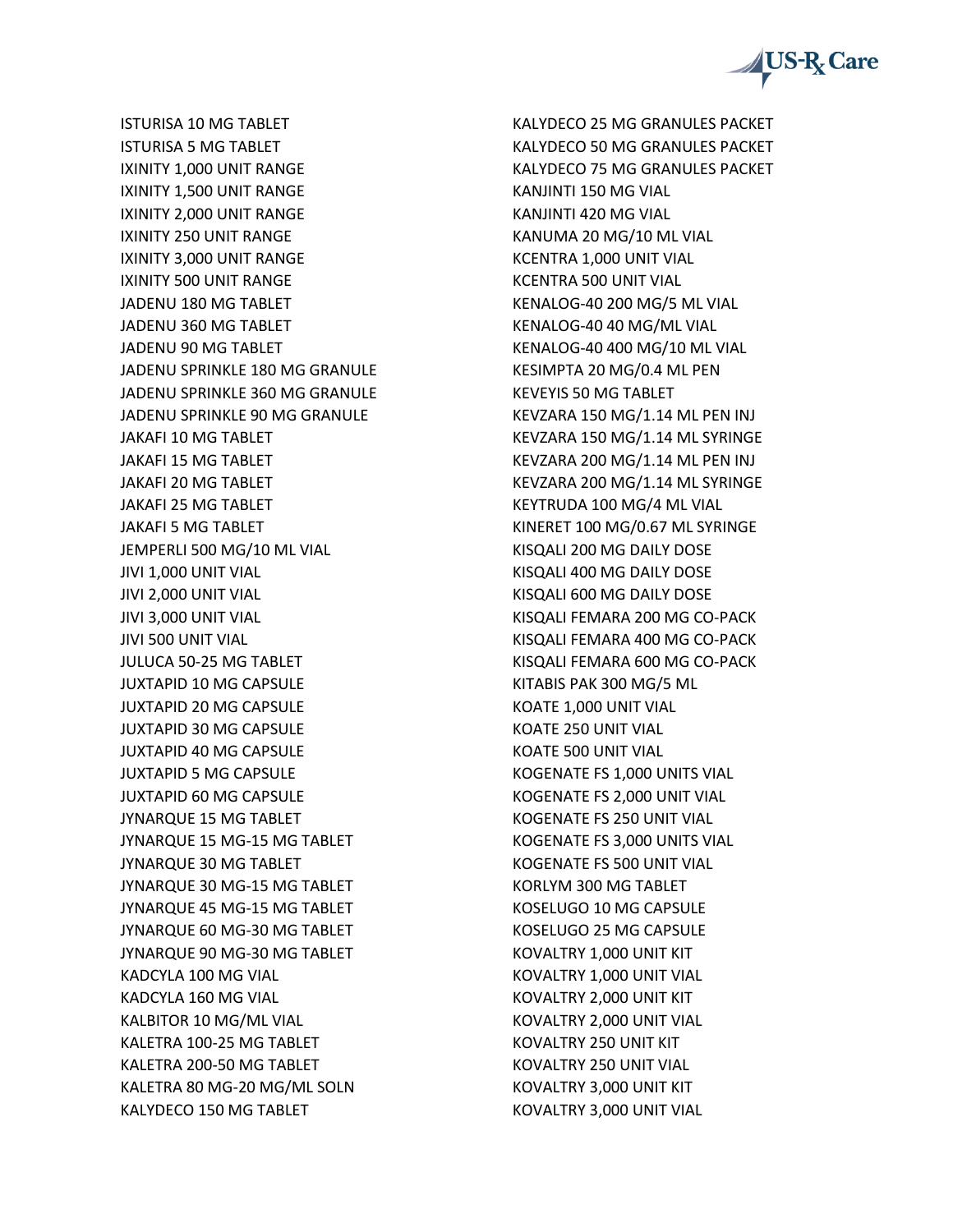

KOVALTRY 500 UNIT KIT KOVALTRY 500 UNIT VIAL KRYSTEXXA 8 MG/ML VIAL KUVAN 100 MG POWDER PACKET KUVAN 100 MG TABLET KUVAN 500 MG POWDER PACKET KYBELLA 20 MG/2 ML VIAL KYPROLIS 10 MG VIAL KYPROLIS 30 MG VIAL KYPROLIS 60 MG VIAL LAMIVUDINE 10 MG/ML ORAL SOLN LAPATINIB 250 MG TABLET LEDIPASVIR-SOFOSBUVIR 90-400MG LEMTRADA 12 MG/1.2 ML VIAL LENVIMA 10 MG DAILY DOSE LENVIMA 12 MG DAILY DOSE LENVIMA 14 MG DAILY DOSE LENVIMA 18 MG DAILY DOSE LENVIMA 20 MG DAILY DOSE LENVIMA 24 MG DAILY DOSE LENVIMA 4 MG CAPSULE LENVIMA 8 MG DAILY DOSE LETAIRIS 10 MG TABLET LETAIRIS 5 MG TABLET LEUCOVORIN CALCIUM 10 MG TAB LEUCOVORIN CALCIUM 100 MG VIAL LEUCOVORIN CALCIUM 15 MG TAB LEUCOVORIN CALCIUM 200 MG VIAL LEUCOVORIN CALCIUM 25 MG TAB LEUCOVORIN CALCIUM 350 MG VIAL LEUCOVORIN CALCIUM 5 MG TAB LEUCOVORIN CALCIUM 50 MG VIAL LEUCOVORIN CALCIUM 500 MG VL LEUKERAN 2 MG TABLET LEUKINE 250 MCG VIAL LEUPROLIDE 2WK 1 MG/0.2 ML KIT LEUPROLIDE 2WK 14 MG/2.8 ML KT LEXIVA 50 MG/ML SUSPENSION LEXIVA 700 MG TABLET LIBTAYO 350 MG/7 ML VIAL LONSURF 15 MG-6.14 MG TABLET LONSURF 20 MG-8.19 MG TABLET LORBRENA 100 MG TABLET LORBRENA 25 MG TABLET LOVENOX 100 MG/ML SYRINGE

LOVENOX 120 MG/0.8 ML SYRINGE LOVENOX 150 MG/ML SYRINGE LOVENOX 30 MG/0.3 ML SYRINGE LOVENOX 300 MG/3 ML VIAL LOVENOX 40 MG/0.4 ML SYRINGE LOVENOX 60 MG/0.6 ML SYRINGE LOVENOX 80 MG/0.8 ML SYRINGE LUCENTIS 0.3 MG/0.05 ML SYRING LUCENTIS 0.3 MG/0.05 ML VIAL LUCENTIS 0.5 MG/0.05 ML SYRING LUCENTIS 0.5 MG/0.05 ML VIAL LUMIZYME 50 MG VIAL LUMOXITI 1 MG VIAL LUMOXITI IV SOLN STABILIZER LUPANETA PK 11.25-5 MG 3MO KIT LUPANETA PK 3.75-5 MG 1MO KIT LUPKYNIS 7.9 MG CAPSULE LUPRON DEPOT 11.25 MG 3MO KIT LUPRON DEPOT 22.5 MG 3MO KIT LUPRON DEPOT 3.75 MG KIT LUPRON DEPOT 45 MG 6MO KIT LUPRON DEPOT 7.5 MG KIT LUPRON DEPOT-4 MONTH KIT LUPRON DEPOT-PED 11.25 MG 3MO LUPRON DEPOT-PED 11.25 MG KIT LUPRON DEPOT-PED 15 MG KIT LUPRON DEPOT-PED 30 MG 3MO KIT LUPRON DEPOT-PED 7.5 MG KIT LYNPARZA 100 MG TABLET LYNPARZA 150 MG TABLET LYSODREN 500 MG TABLET LYSTEDA 650 MG TABLET MACUGEN 0.3 MG/90 MICROLITERS MAKENA 1,250 MG/5 ML VIAL MAKENA 250 MG/ML VIAL MAKENA 275 MG/1.1 ML AUTOINJCT MARGENZA 250 MG/10 ML VIAL MATULANE 50 MG CAPSULE MAVENCLAD 10 MG X 10 TABLET PK MAVENCLAD 10 MG X 4 TABLET PK MAVENCLAD 10 MG X 5 TABLET PK MAVENCLAD 10 MG X 6 TABLET PK MAVENCLAD 10 MG X 7 TABLET PK MAVENCLAD 10 MG X 8 TABLET PK MAVENCLAD 10 MG X 9 TABLET PK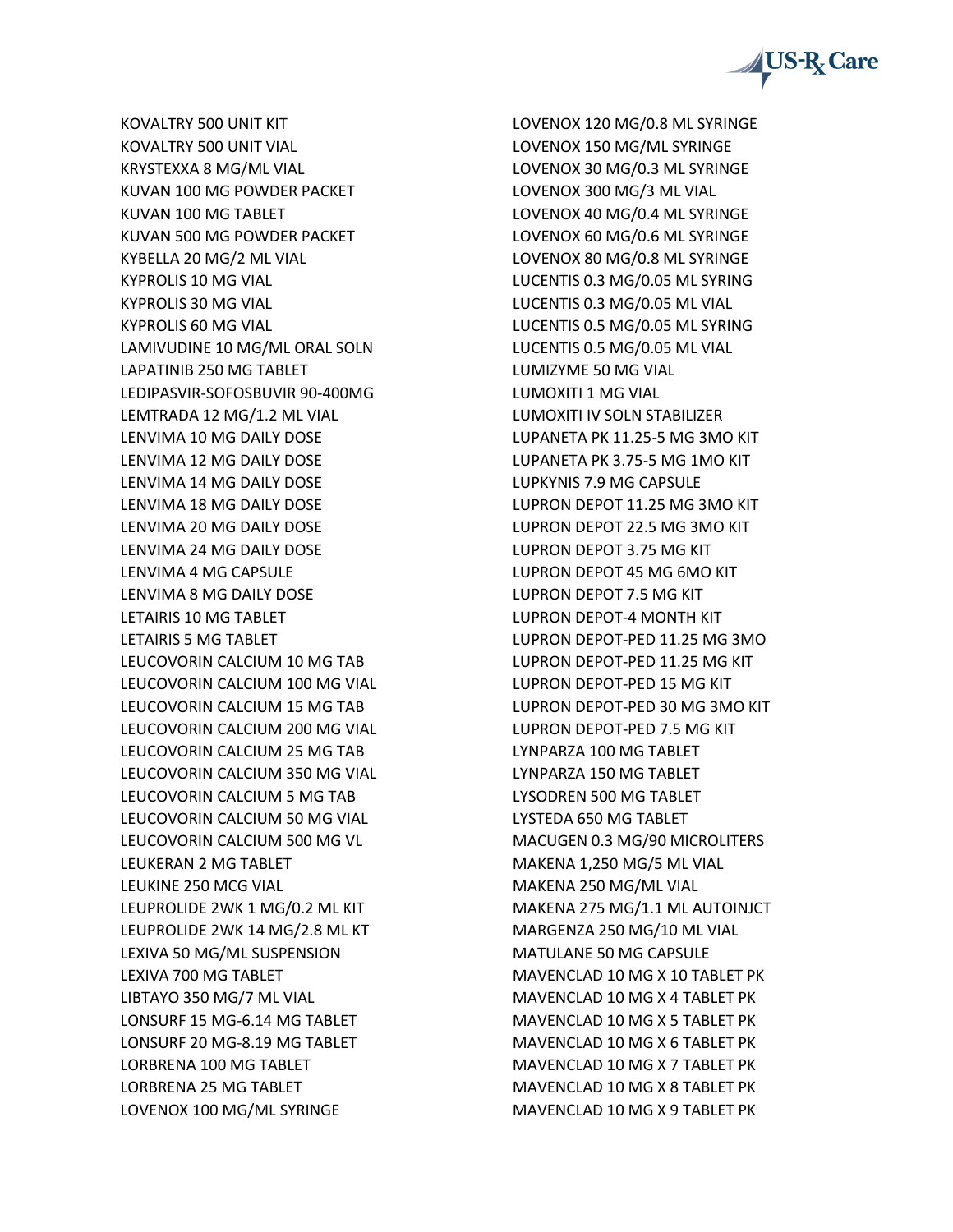

MAVYRET 100-40 MG TABLET MAYZENT 0.25 MG STARTER PACK MAYZENT 0.25 MG TABLET MAYZENT 2 MG TABLET MEKINIST 0.5 MG TABLET MEKINIST 2 MG TABLET MEKTOVI 15 MG TABLET MELPHALAN 2 MG TABLET MENOPUR 75 UNIT VIAL MEPRON 750 MG/5 ML SUSPENSION MEPSEVII 10 MG/5 ML VIAL MESNEX 400 MG TABLET METHYLCOBALAMIN 10,000 MCG VL METYROSINE 250 MG CAPSULE MIACALCIN 400 UNIT/2 ML VIAL MICRHOGAM ULTRA-FILTD PLUS SYR MICRHOGAM ULTRA-FILTD PLUS SYR MICRHOGAM ULTRA-FILTD PLUS SYR MICRHOGAM ULTRA-FILTD PLUS SYR MICRHOGAM ULTRA-FILTD PLUS SYR MICRHOGAM ULTRA-FILTD PLUS SYR MICRHOGAM ULTRA-FILTD PLUS SYR MICRHOGAM ULTRA-FILTD PLUS SYR MICRHOGAM ULTRA-FILTD PLUS SYR MIFEPREX 200 MG TABLET MIFEPRISTONE 200 MG TABLET MIGLUSTAT 100 MG CAPSULE MIRCERA 100 MCG/0.3 ML SYRINGE MIRCERA 150 MCG/0.3 ML SYRINGE MIRCERA 200 MCG/0.3 ML SYRINGE MIRCERA 30 MCG/0.3 ML SYRINGE MIRCERA 50 MCG/0.3 ML SYRINGE MIRCERA 75 MCG/0.3 ML SYRINGE MONJUVI 200 MG VIAL MONOFERRIC 1,000 MG/10 ML VIAL MONONINE 1,000 UNIT VIAL MONOVISC 88 MG/4 ML SYRINGE MOZOBIL 24 MG/1.2 ML VIAL MULPLETA 3 MG TABLET MVASI 100 MG/4 ML VIAL MVASI 400 MG/16 ML VIAL MYALEPT 11.3 MG (5 MG/ML) VIAL MYCAPSSA DR 20 MG CAPSULE MYCOPHENOLATE 500 MG VIAL MYLERAN 2 MG TABLET

MYLOTARG 4.5 MG VIAL MYOBLOC 10,000 UNITS/2 ML VIAL MYOBLOC 2,500 UNIT/0.5 ML VIAL MYOBLOC 5,000 UNITS/1 ML VIAL NABI-HB VIAL NAGLAZYME 5 MG/5 ML VIAL NATPARA 100 MCG DOSE CARTRIDGE NATPARA 25 MCG DOSE CARTRIDGE NATPARA 50 MCG DOSE CARTRIDGE NATPARA 75 MCG DOSE CARTRIDGE NEBUPENT 300 MG INHAL POWDER NERLYNX 40 MG TABLET NEULASTA 6 MG/0.6 ML SYRINGE NEULASTA ONPRO 6 MG/0.6 ML KIT NEUPOGEN 300 MCG/0.5 ML SYR NEUPOGEN 300 MCG/ML VIAL NEUPOGEN 480 MCG/0.8 ML SYR NEUPOGEN 480 MCG/1.6 ML VIAL NEVIRAPINE 50 MG/5 ML SUSP NEXAVAR 200 MG TABLET NILANDRON 150 MG TABLET NILUTAMIDE 150 MG TABLET NINLARO 2.3 MG CAPSULE NINLARO 3 MG CAPSULE NINLARO 4 MG CAPSULE NITISINONE 10 MG CAPSULE NITISINONE 2 MG CAPSULE NITISINONE 5 MG CAPSULE NITYR 10 MG TABLET NITYR 2 MG TABLET NITYR 5 MG TABLET NIVESTYM 300 MCG/0.5 ML SYRING NIVESTYM 300 MCG/ML VIAL NIVESTYM 480 MCG/0.8 ML SYRING NIVESTYM 480 MCG/1.6 ML VIAL NORDITROPIN FLEXPRO 10 MG/1.5 NORDITROPIN FLEXPRO 15 MG/1.5 NORDITROPIN FLEXPRO 30 MG/3 ML NORDITROPIN FLEXPRO 5 MG/1.5 NORTHERA 100 MG CAPSULE NORTHERA 200 MG CAPSULE NORTHERA 300 MG CAPSULE NORVIR 100 MG POWDER PACKET NORVIR 100 MG TABLET NORVIR 80 MG/ML SOLUTION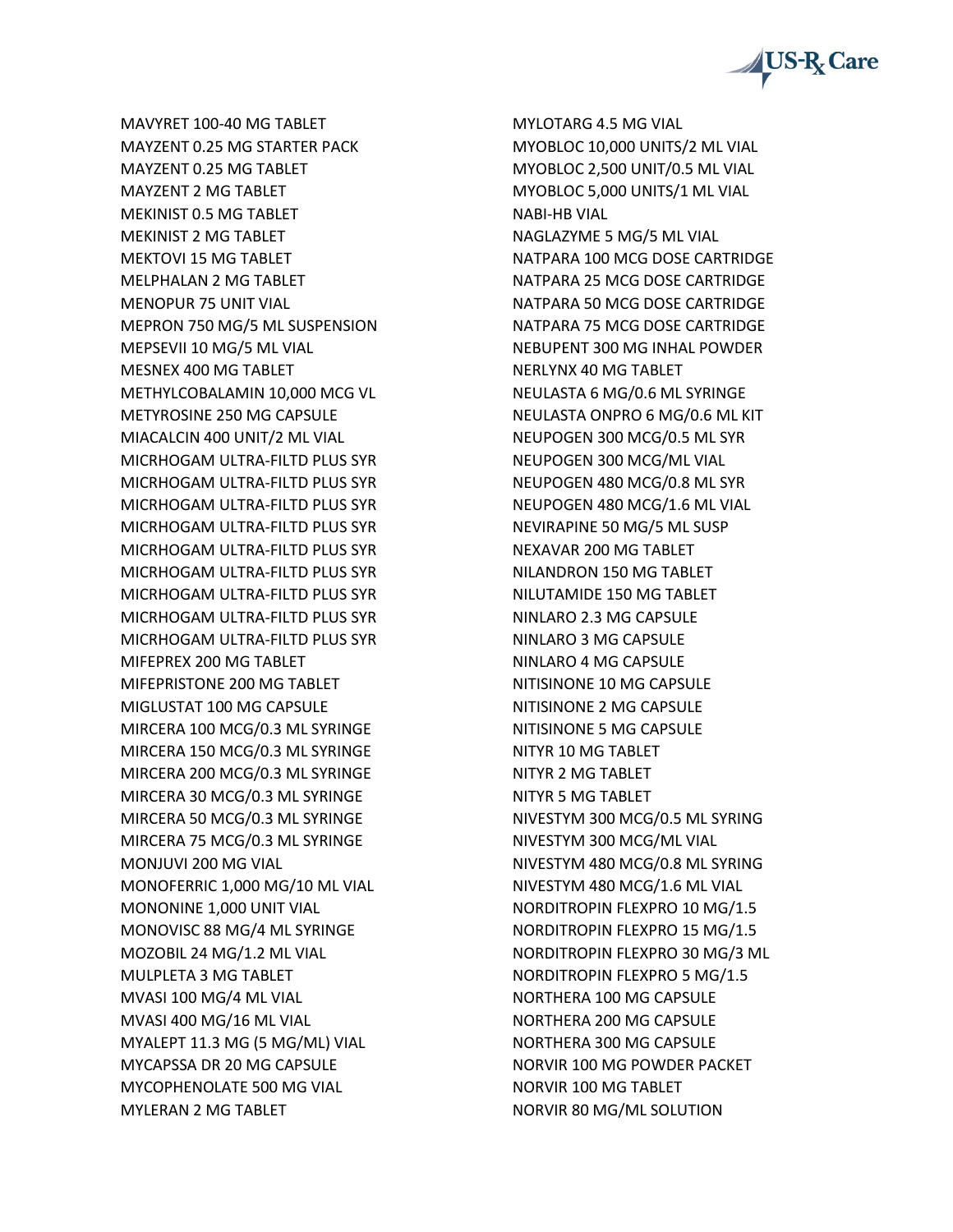

NOURIANZ 20 MG TABLET NOURIANZ 40 MG TABLET NOVAREL 10,000 UNITS VIAL NOVAREL 5,000 UNIT VIAL NOVOEIGHT 1,000 UNIT VIAL NOVOEIGHT 1,500 UNIT VIAL NOVOEIGHT 2,000 UNIT VIAL NOVOEIGHT 250 UNIT VIAL NOVOEIGHT 3,000 UNIT VIAL NOVOEIGHT 500 UNIT VIAL NOVOSEVEN RT 1 MG VIAL NOVOSEVEN RT 2 MG VIAL NOVOSEVEN RT 5 MG VIAL NOVOSEVEN RT 8 MG VIAL NOXAFIL 40 MG/ML SUSPENSION NOXAFIL DR 100 MG TABLET NPLATE 125 MCG VIAL NPLATE 250 MCG VIAL NPLATE 500 MCG VIAL NUBEQA 300 MG TABLET NUCALA 100 MG/ML AUTO-INJECTOR NUCALA 100 MG/ML POWDER VIAL NUCALA 100 MG/ML SYRINGE NUEDEXTA 20-10 MG CAPSULE NULIBRY 9.5 MG VIAL NULOJIX 250 MG VIAL NUPLAZID 10 MG TABLET NUPLAZID 34 MG CAPSULE NUTROPIN AQ NUSPIN 10 INJECTOR NUTROPIN AQ NUSPIN 20 INJECTOR NUTROPIN AQ NUSPIN 5 INJECTOR NUWIQ 1,000 UNIT VIAL NUWIQ 1,000 UNIT VIAL PACK NUWIQ 2,000 UNIT VIAL NUWIQ 2,000 UNIT VIAL PACK NUWIQ 2,500 UNIT VIAL NUWIQ 2,500 UNIT VIAL PACK NUWIQ 250 UNIT VIAL NUWIQ 250 UNIT VIAL PACK NUWIQ 3,000 UNIT VIAL NUWIQ 3,000 UNIT VIAL PACK NUWIQ 4,000 UNIT VIAL NUWIQ 4,000 UNIT VIAL PACK NUWIQ 500 UNIT VIAL NUWIQ 500 UNIT VIAL PACK

NYVEPRIA 6 MG/0.6 ML SYRINGE OBIZUR 500 UNIT VIAL OBIZUR 500 UNIT VIAL - 5 VIALS OBIZUR 500 UNIT VIAL -10 VIALS OCALIVA 10 MG TABLET OCALIVA 5 MG TABLET OCREVUS 300 MG/10 ML VIAL OCTAGAM 10% VIAL OCTAGAM 10% VIAL OCTAGAM 10% VIAL OCTAGAM 10% VIAL OCTAGAM 10% VIAL OCTAGAM 5% VIAL OCTAGAM 5% VIAL OCTAGAM 5% VIAL OCTAGAM 5% VIAL OCTAGAM 5% VIAL OCTREOTIDE 1,000 MCG/5 ML VIAL OCTREOTIDE 1,000 MCG/ML VIAL OCTREOTIDE 5,000 MCG/5 ML VIAL OCTREOTIDE ACET 0.05 MG/ML VL OCTREOTIDE ACET 100 MCG/ML AMP OCTREOTIDE ACET 100 MCG/ML SYR OCTREOTIDE ACET 100 MCG/ML VL OCTREOTIDE ACET 200 MCG/ML VL OCTREOTIDE ACET 50 MCG/ML AMP OCTREOTIDE ACET 50 MCG/ML SYR OCTREOTIDE ACET 50 MCG/ML VIAL OCTREOTIDE ACET 500 MCG/ML AMP OCTREOTIDE ACET 500 MCG/ML SYR OCTREOTIDE ACET 500 MCG/ML VL ODEFSEY TABLET ODOMZO 200 MG CAPSULE OFEV 100 MG CAPSULE OFEV 150 MG CAPSULE OGIVRI 150 MG VIAL OGIVRI 420 MG VIAL OLUMIANT 1 MG TABLET OLUMIANT 2 MG TABLET OMNITROPE 10 MG/1.5 ML CRTG OMNITROPE 5 MG/1.5 ML CRTG OMNITROPE 5.8 MG VIAL ONCASPAR 3,750 UNIT/5 ML VIAL ONTRUZANT 150 MG VIAL ONTRUZANT 420 MG VIAL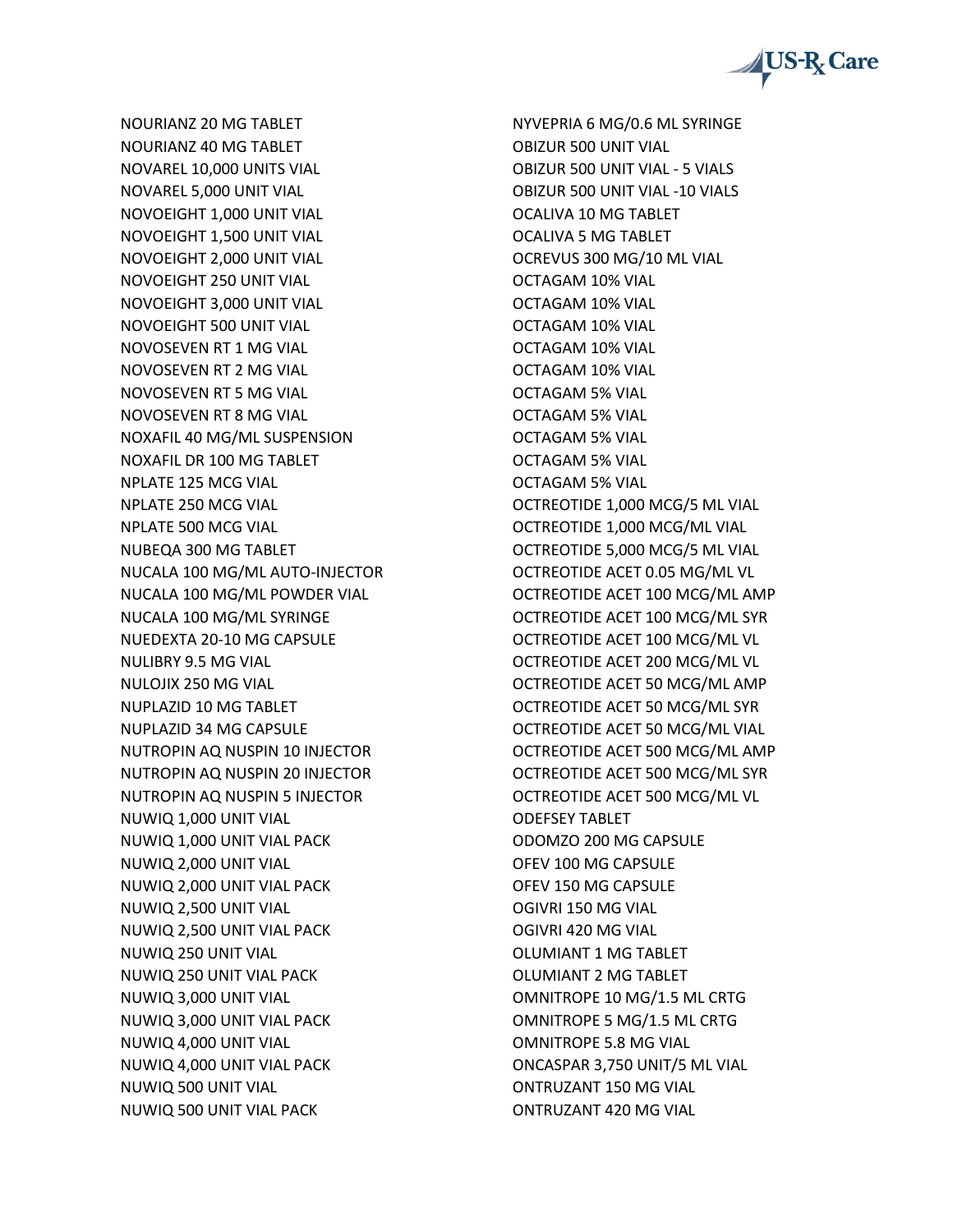

ONUREG 200 MG TABLET ONUREG 300 MG TABLET OPDIVO 100 MG/10 ML VIAL OPDIVO 240 MG/24 ML VIAL OPDIVO 40 MG/4 ML VIAL OPSUMIT 10 MG TABLET ORENCIA 125 MG/ML SYRINGE ORENCIA 250 MG VIAL ORENCIA 50 MG/0.4 ML SYRINGE ORENCIA 87.5 MG/0.7 ML SYRINGE ORENCIA CLICKJECT 125 MG/ML ORENITRAM ER 0.125 MG TABLET ORENITRAM ER 0.25 MG TABLET ORENITRAM ER 1 MG TABLET ORENITRAM ER 2.5 MG TABLET ORENITRAM ER 5 MG TABLET ORFADIN 10 MG CAPSULE ORFADIN 2 MG CAPSULE ORFADIN 20 MG CAPSULE ORFADIN 4 MG/ML SUSPENSION ORFADIN 5 MG CAPSULE ORGOVYX 120 MG TABLET ORILISSA 150 MG TABLET ORILISSA 200 MG TABLET ORKAMBI 100 MG-125 MG TABLET ORKAMBI 100-125 MG GRANULE PKT ORKAMBI 150-188 MG GRANULE PKT ORKAMBI 200 MG-125 MG TABLET ORLADEYO 110 MG CAPSULE ORLADEYO 150 MG CAPSULE ORTHOVISC 15 MG/ML SYRINGE OTEZLA 28 DAY STARTER PACK OTEZLA 30 MG TABLET OTEZLA STARTER PACK OTREXUP 10 MG/0.4 ML AUTO-INJ OTREXUP 12.5 MG/0.4 ML AUTOINJ OTREXUP 15 MG/0.4 ML AUTO-INJ OTREXUP 17.5 MG/0.4 ML AUTOINJ OTREXUP 20 MG/0.4 ML AUTO-INJ OTREXUP 22.5 MG/0.4 ML AUTOINJ OTREXUP 25 MG/0.4 ML AUTO-INJ OVIDREL 250 MCG/0.5 ML SYRG OXBRYTA 500 MG TABLET OXERVATE 0.002% EYE DROP OXLUMO 94.5 MG/0.5 ML VIAL

OZURDEX 0.7 MG IMPLANT PADCEV 20 MG VIAL PADCEV 30 MG VIAL PALYNZIQ 10 MG/0.5 ML SYRINGE PALYNZIQ 2.5 MG/0.5 ML SYRINGE PALYNZIQ 20 MG/ML SYRINGE PAMIDRONATE 30 MG/10 ML VIAL PAMIDRONATE 60 MG/10 ML VIAL PAMIDRONATE 90 MG/10 ML VIAL PAMIDRONATE DISOD 30 MG VIAL PAMIDRONATE DISOD 90 MG VIAL PANRETIN 0.1% GEL PANZYGA 10% (1 G/10 ML) VIAL PANZYGA 10% (10 G/100 ML) VIAL PANZYGA 10% (2.5 G/25 ML) VIAL PANZYGA 10% (20 G/200 ML) VIAL PANZYGA 10% (30 G/300 ML) VIAL PANZYGA 10% (5 G/50 ML) VIAL PARSABIV 10 MG/2 ML VIAL PARSABIV 2.5 MG/0.5 ML VIAL PARSABIV 5 MG/ML VIAL PEGASYS 180 MCG/0.5 ML SYRINGE PEGASYS 180 MCG/ML VIAL PEGINTRON 50 MCG KIT PEMAZYRE 13.5 MG TABLET PEMAZYRE 4.5 MG TABLET PEMAZYRE 9 MG TABLET PENICILLAMINE 250 MG CAPSULE PENICILLAMINE 250 MG TABLET PENTAMIDINE 300 MG INHAL POWDR PERJETA 420 MG/14 ML VIAL PERSERIS ER 120 MG SYRINGE KIT PERSERIS ER 90 MG SYRINGE KIT PHENOXYBENZAMINE HCL 10 MG CAP PHESGO 1,200-600MG-30,000 UNIT PHESGO 600-600 MG-20,000 UNIT PHOTREXA CROSS-LINKING KIT PIFELTRO 100 MG TABLET PIQRAY 200 MG DAILY DOSE PIQRAY 250 MG DAILY DOSE PIQRAY 300 MG DAILY DOSE PLEGRIDY 125 MCG/0.5 ML PEN PLEGRIDY 125 MCG/0.5 ML SYRING PLEGRIDY 125 MCG/0.5 ML SYRING PLEGRIDY PEN INJ STARTER PACK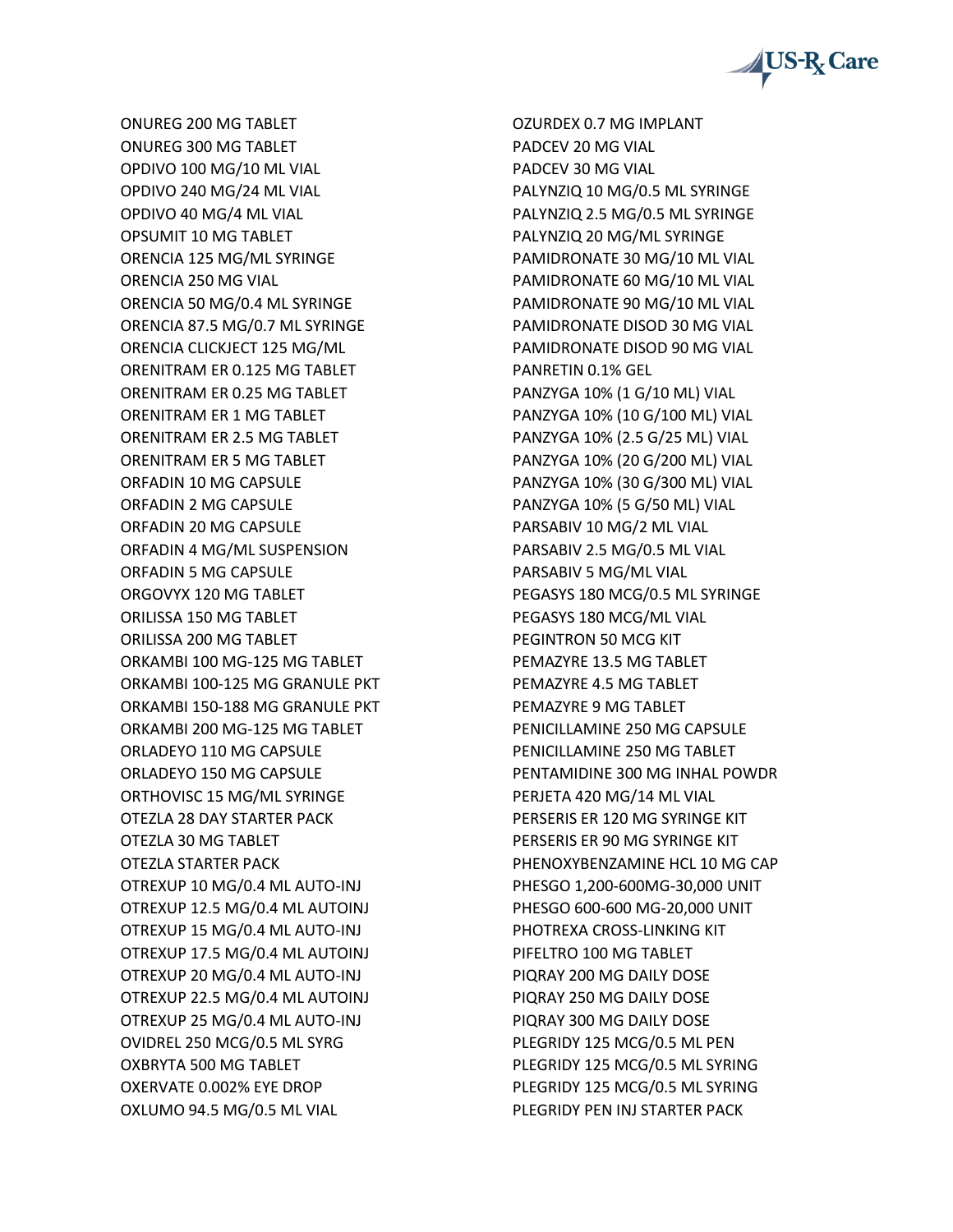US-R<sub>x</sub> Care

PLEGRIDY SYRINGE STARTER PACK POLIVY 140 MG VIAL POLIVY 30 MG VIAL POMALYST 1 MG CAPSULE POMALYST 2 MG CAPSULE POMALYST 3 MG CAPSULE POMALYST 4 MG CAPSULE PONVORY 14-DAY STARTER PACK PONVORY 20 MG TABLET PORTRAZZA 800 MG/50 ML VIAL POSACONAZOLE DR 100 MG TABLET POTASSIUM PHOSPH 45 MMOL/15 ML PRALUENT 150 MG/ML PEN PRALUENT 75 MG/ML PEN PREGNYL 10,000 UNITS VIAL PREPIDIL 0.5 MG/3 GM GEL PREVYMIS 240 MG TABLET PREVYMIS 480 MG TABLET PREZCOBIX 800 MG-150 MG TABLET PREZISTA 100 MG/ML SUSPENSION PREZISTA 150 MG TABLET PREZISTA 600 MG TABLET PREZISTA 75 MG TABLET PREZISTA 800 MG TABLET PRIVIGEN 10% VIAL PRIVIGEN 10% VIAL PRIVIGEN 10% VIAL PRIVIGEN 10% VIAL PROBUPHINE 74.2 MG IMPLANT PROCRIT 10,000 UNITS/ML VIAL PROCRIT 2,000 UNITS/ML VIAL PROCRIT 20,000 UNITS/ML VIAL PROCRIT 3,000 UNITS/ML VIAL PROCRIT 4,000 UNITS/ML VIAL PROCRIT 40,000 UNITS/ML VIAL PROCYSBI DR 25 MG CAPSULE PROCYSBI DR 300 MG GRANULE PKT PROCYSBI DR 75 MG CAPSULE PROCYSBI DR 75 MG GRANULE PKT PROFILNINE 1,000 UNIT VIAL PROFILNINE 1,500 UNIT VIAL PROFILNINE 500 UNIT VIAL PROGRAF 5 MG/ML AMPULE PROLASTIN C 1,000 MG VIAL PROLASTIN C 1,000 MG/20 ML VL

PROLEUKIN 22 MILLION UNIT VIAL PROLIA 60 MG/ML SYRINGE PROMACTA 12.5 MG SUSPEN PACKET PROMACTA 12.5 MG TABLET PROMACTA 25 MG SUSPENSION PCKT PROMACTA 25 MG TABLET PROMACTA 50 MG TABLET PROMACTA 75 MG TABLET PROSTIN E2 VAGINAL 20 MG SUP PULMOZYME 1 MG/ML AMPUL QINLOCK 50 MG TABLET RADICAVA 30 MG/100 ML BAG RAPAMUNE 0.5 MG TABLET RAPAMUNE 1 MG TABLET RAPAMUNE 1 MG/ML ORAL SOLN RAPAMUNE 2 MG TABLET RASUVO 10 MG/0.2 ML AUTOINJ RASUVO 12.5 MG/0.25 ML AUTOINJ RASUVO 15 MG/0.3 ML AUTOINJ RASUVO 17.5 MG/0.35 ML AUTOINJ RASUVO 20 MG/0.4 ML AUTOINJ RASUVO 22.5 MG/0.45 ML AUTOINJ RASUVO 25 MG/0.5 ML AUTOINJ RASUVO 30 MG/0.6 ML AUTOINJ RASUVO 7.5 MG/0.15 ML AUTOINJ RAVICTI 1.1 GRAM/ML LIQUID REBIF 22 MCG/0.5 ML SYRINGE REBIF 44 MCG/0.5 ML SYRINGE REBIF REBIDOSE 22 MCG/0.5 ML REBIF REBIDOSE 44 MCG/0.5 ML REBIF REBIDOSE TITRATION PACK REBIF TITRATION PACK REBINYN 1,000 UNIT VIAL REBINYN 2,000 UNIT VIAL REBINYN 500 UNIT VIAL REBLOZYL 25 MG VIAL REBLOZYL 75 MG VIAL RECLAST 5 MG/100 ML SOLUTION RECOMBINATE 1,241-1,800 UNIT V RECOMBINATE 1,801-2,400 UNIT V RECOMBINATE 220-400 UNIT VIAL RECOMBINATE 401-800 UNIT VIAL RECOMBINATE 801-1,240 UNIT VL RECOTHROM 20,000 UNIT SPRAY KT RECOTHROM 20,000 UNIT VIAL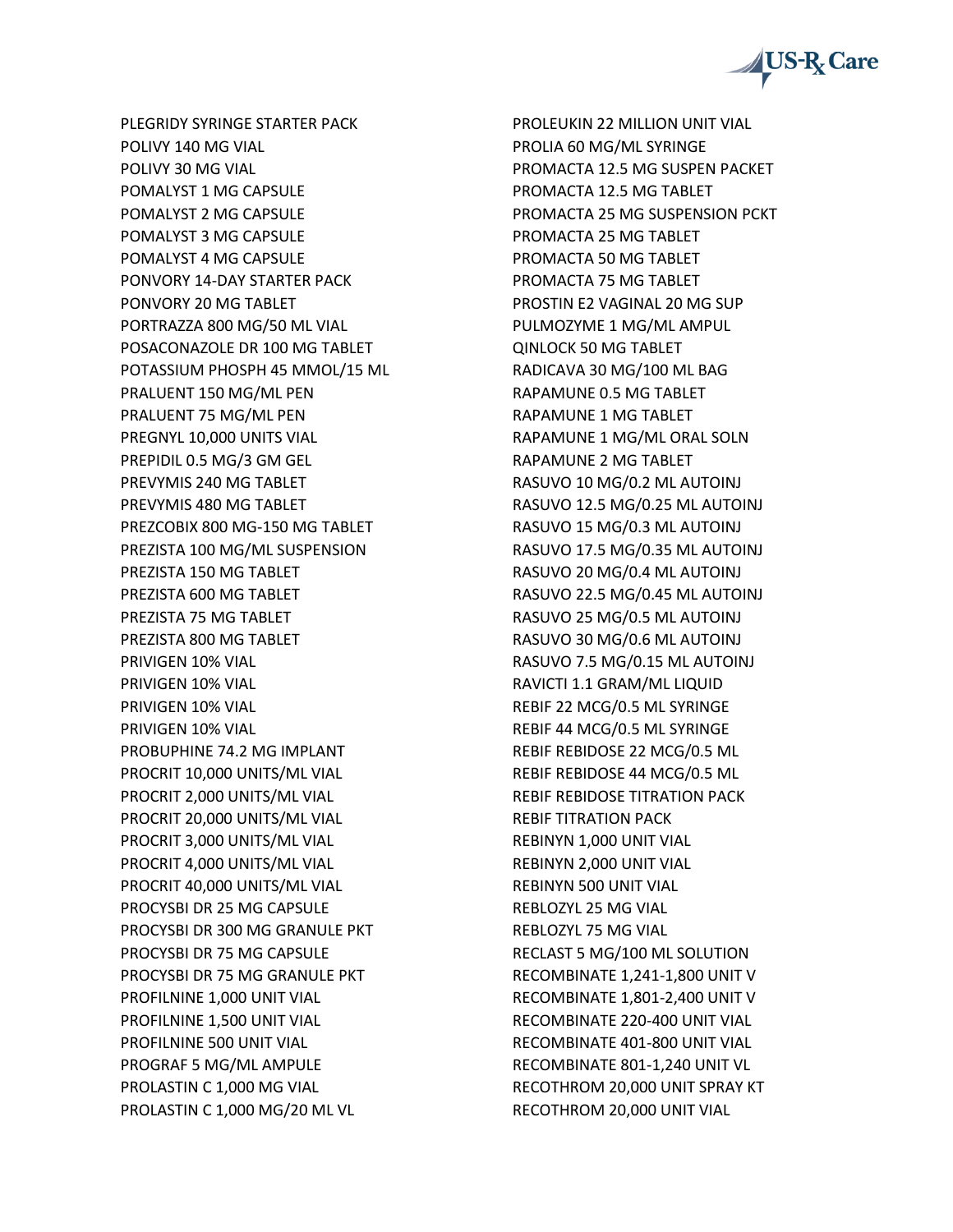

REDITREX 10 MG/0.4 ML SYRINGE REDITREX 12.5 MG/0.5 ML SYRING REDITREX 15 MG/0.6 ML SYRINGE REDITREX 17.5 MG/0.7 ML SYRING REDITREX 20 MG/0.8 ML SYRINGE REDITREX 22.5 MG/0.9 ML SYRING REDITREX 25 MG/ML SYRINGE REDITREX 7.5 MG/0.3 ML SYRINGE REMICADE 100 MG VIAL REMODULIN 1 MG/ML VIAL REMODULIN 10 MG/ML VIAL REMODULIN 2.5 MG/ML VIAL REMODULIN 5 MG/ML VIAL RENFLEXIS 100 MG VIAL REPATHA 140 MG/ML SURECLICK REPATHA 140 MG/ML SYRINGE REPATHA 420 MG/3.5ML PUSHTRONX RETACRIT 10,000 UNIT/ML VIAL RETACRIT 2,000 UNIT/ML VIAL RETACRIT 20,000 UNIT/2 ML VIAL RETACRIT 20,000 UNIT/ML VIAL RETACRIT 3,000 UNIT/ML VIAL RETACRIT 4,000 UNIT/ML VIAL RETACRIT 40,000 UNIT/ML VIAL RETEVMO 40 MG CAPSULE RETEVMO 80 MG CAPSULE RETISERT IMPLANT RETROVIR 10 MG/ML SYRUP REVATIO 10 MG/12.5 ML VIAL REVATIO 10 MG/ML ORAL SUSP REVATIO 20 MG TABLET REVLIMID 10 MG CAPSULE REVLIMID 15 MG CAPSULE REVLIMID 2.5 MG CAPSULE REVLIMID 20 MG CAPSULE REVLIMID 25 MG CAPSULE REVLIMID 5 MG CAPSULE REYATAZ 150 MG CAPSULE REYATAZ 200 MG CAPSULE REYATAZ 300 MG CAPSULE REYATAZ 50 MG POWDER PACKET RIABNI 100 MG/10 ML VIAL RIABNI 500 MG/50 ML VIAL RIBAVIRIN 6 GM INHALATION VIAL RILUTEK 50 MG TABLET

RILUZOLE 50 MG TABLET RIMSO-50 SOLUTION RINVOQ ER 15 MG TABLET RISPERDAL CONSTA 12.5 MG VIAL RISPERDAL CONSTA 25 MG VIAL RISPERDAL CONSTA 37.5 MG VIAL RISPERDAL CONSTA 50 MG VIAL RITONAVIR 100 MG TABLET RITUXAN 100 MG/10 ML VIAL RITUXAN 500 MG/50 ML VIAL RITUXAN HYCELA 1,400 MG-23,400 RITUXAN HYCELA 1,600 MG-26,800 RIXUBIS 1,000 UNIT NOMINAL RIXUBIS 2,000 UNIT NOMINAL RIXUBIS 250 UNIT NOMINAL RIXUBIS 3,000 UNIT NOMINAL RIXUBIS 500 UNIT NOMINAL ROZLYTREK 100 MG CAPSULE ROZLYTREK 200 MG CAPSULE RUBRACA 200 MG TABLET RUBRACA 250 MG TABLET RUBRACA 300 MG TABLET RUCONEST 2,100 UNIT VIAL RUKOBIA ER 600 MG TABLET RUXIENCE 100 MG/10 ML VIAL RUXIENCE 500 MG/50 ML VIAL RUZURGI 10 MG TABLET RYDAPT 25 MG CAPSULE SABRIL 500 MG POWDER PACKET SABRIL 500 MG TABLET SAIZEN 5 MG VIAL SAIZEN 8.8 MG SAIZENPREP CART SAIZEN 8.8 MG VIAL SAMSCA 15 MG TABLET SAMSCA 30 MG TABLET SANCUSO 3.1 MG/24 HR PATCH SANDIMMUNE 50 MG/ML AMPUL SANDOSTATIN 0.05 MG/ML AMPUL SANDOSTATIN 0.1 MG/ML AMPUL SANDOSTATIN 0.5 MG/ML AMPUL SANDOSTATIN LAR DEPOT 10 MG KT SANDOSTATIN LAR DEPOT 20 MG KT SANDOSTATIN LAR DEPOT 30 MG KT SAPROPTERIN 100 MG POWDER PKT SAPROPTERIN 100 MG TABLET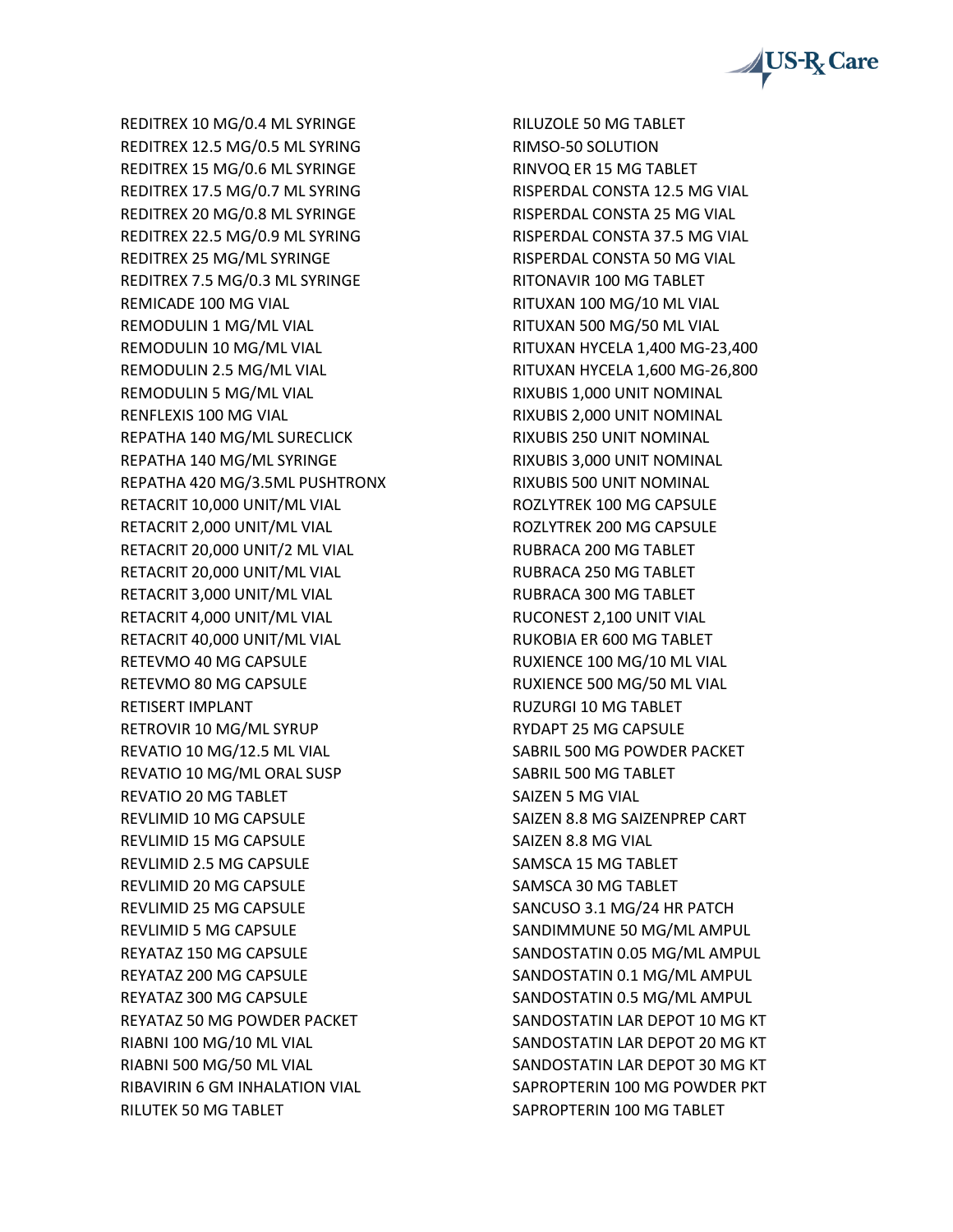

SAPROPTERIN 500 MG POWDER PKT SCENESSE 16 MG IMPLANT SELZENTRY 150 MG TABLET SELZENTRY 20 MG/ML ORAL SOLN SELZENTRY 25 MG TABLET SELZENTRY 300 MG TABLET SELZENTRY 75 MG TABLET SEROSTIM 4 MG VIAL SEROSTIM 5 MG VIAL SEROSTIM 6 MG VIAL SEVENFACT 1 MG VIAL SEVENFACT 5 MG VIAL SIGNIFOR 0.3 MG/ML AMPULE SIGNIFOR 0.6 MG/ML AMPULE SIGNIFOR 0.9 MG/ML AMPULE SIGNIFOR LAR 10 MG KIT SIGNIFOR LAR 20 MG KIT SIGNIFOR LAR 20 MG VIAL SIGNIFOR LAR 30 MG KIT SIGNIFOR LAR 40 MG KIT SIGNIFOR LAR 40 MG VIAL SIGNIFOR LAR 60 MG KIT SIGNIFOR LAR 60 MG VIAL SILIQ 210 MG/1.5 ML SYRINGE SIMPONI 100 MG/ML PEN INJECTOR SIMPONI 100 MG/ML SYRINGE SIMPONI 50 MG/0.5 ML PEN INJEC SIMPONI 50 MG/0.5 ML SYRINGE SIMPONI ARIA 50 MG/4 ML VIAL SIMULECT 10 MG VIAL SIMULECT 20 MG VIAL SIROLIMUS 0.5 MG TABLET SIROLIMUS 1 MG TABLET SIROLIMUS 1 MG/ML SOLUTION SIROLIMUS 2 MG TABLET SKYRIZI 150 MG DOSE KIT-2 SYRN SKYRIZI 150 MG/ML PEN SKYRIZI 150 MG/ML SYRINGE SODIUM HYALURONATE 1% SYRINGE SODIUM PHENYLBUTYRATE 500MG TB SODIUM PHENYLBUTYRATE POWDER SODIUM PHENYLBUTYRATE POWDER SOFOSBUVIR-VELPATASVIR 400-100 SOLIRIS 300 MG/30 ML VIAL SOLU-CORTEF 100 MG ACT-O-VIAL

SOLU-CORTEF 100 MG ACT-O-VIAL SOLU-CORTEF 100 MG ACT-O-VIAL SOLU-CORTEF 100 MG ACT-O-VIAL SOLU-CORTEF 100 MG ACT-O-VIAL SOMATULINE DEPOT 120 MG/0.5 ML SOMATULINE DEPOT 60 MG/0.2 ML SOMATULINE DEPOT 90 MG/0.3 ML SOMAVERT 10 MG VIAL SOMAVERT 15 MG VIAL SOMAVERT 20 MG VIAL SOMAVERT 25 MG VIAL SOMAVERT 30 MG VIAL SOVALDI 150 MG PELLET PACKET SOVALDI 200 MG PELLET PACKET SOVALDI 200 MG TABLET SOVALDI 400 MG TABLET SPINRAZA 12 MG/5 ML VIAL SPRAVATO 56 MG DOSE PACK SPRAVATO 84 MG DOSE PACK SPRYCEL 100 MG TABLET SPRYCEL 140 MG TABLET SPRYCEL 20 MG TABLET SPRYCEL 50 MG TABLET SPRYCEL 70 MG TABLET SPRYCEL 80 MG TABLET STELARA 130 MG/26 ML VIAL STELARA 45 MG/0.5 ML SYRINGE STELARA 45 MG/0.5 ML VIAL STELARA 90 MG/ML SYRINGE STIMATE 1.5 MG/ML NASAL SPRAY STIVARGA 40 MG TABLET STRENSIQ 18 MG/0.45 ML VIAL STRENSIQ 28 MG/0.7 ML VIAL STRENSIQ 40 MG/ML VIAL STRENSIQ 80 MG/0.8 ML VIAL STRIBILD TABLET SUBLOCADE 100 MG/0.5 ML SYRING SUBLOCADE 300 MG/1.5 ML SYRING SUCRAID 8,500 UNITS/ML SOLN SUNOSI 150 MG TABLET SUNOSI 75 MG TABLET SUPARTZ FX 25 MG/2.5 ML SYR SUPPRELIN LA 50 MG KIT SURVANTA 25 MG/ML VIAL SUSTIVA 200 MG CAPSULE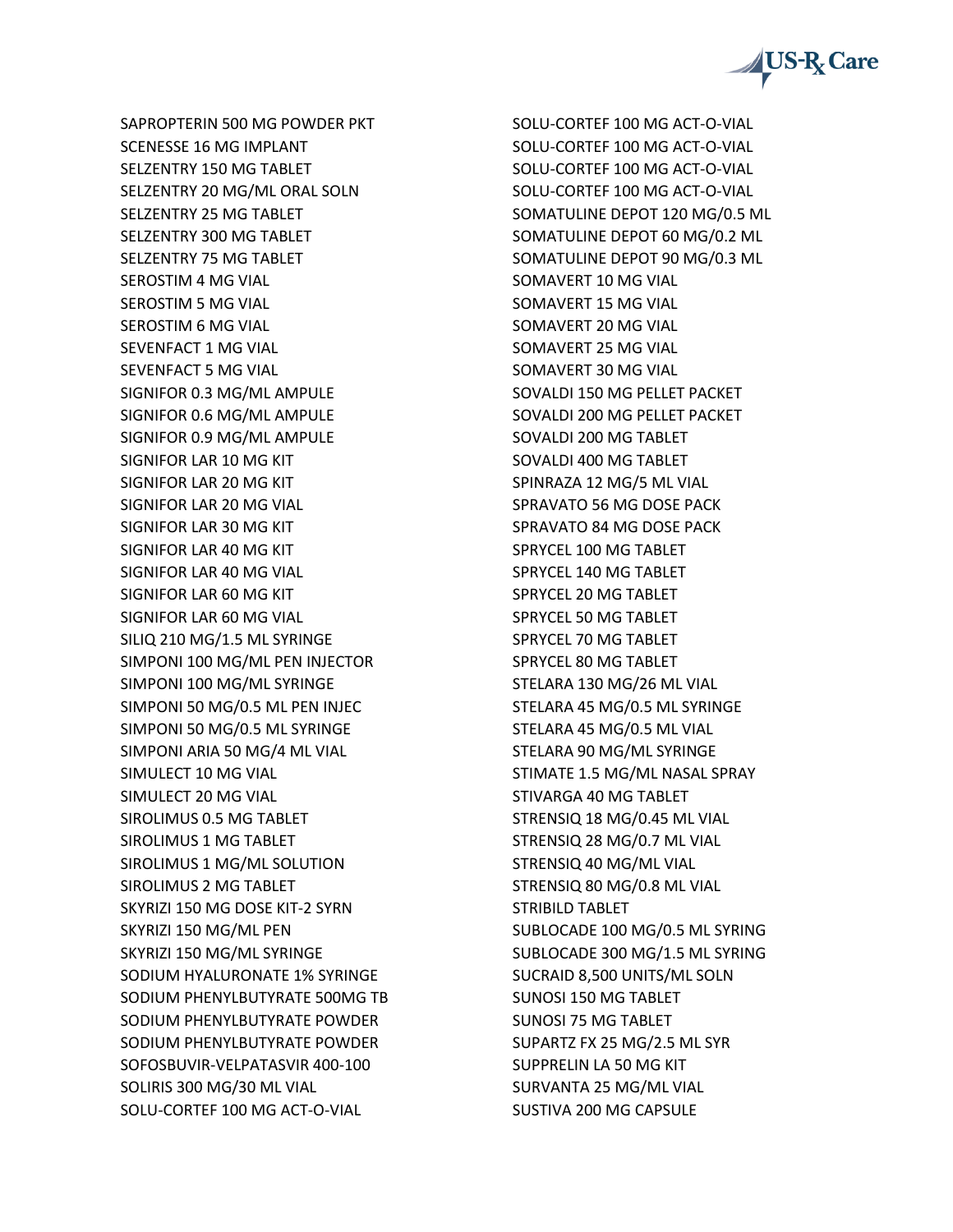

SUSTIVA 50 MG CAPSULE SUSTIVA 600 MG TABLET SUTENT 12.5 MG CAPSULE SUTENT 25 MG CAPSULE SUTENT 37.5 MG CAPSULE SUTENT 50 MG CAPSULE SYLATRON 200 MCG KIT SYLATRON 300 MCG KIT SYLVANT 100 MG VIAL SYLVANT 400 MG VIAL SYMDEKO 100/150 MG-150 MG TABS SYMDEKO 50/75 MG-75 MG TABLETS SYMFI 600-300-300 MG TABLET SYMFI LO 400-300-300 MG TABLET SYMTUZA 800-150-200-10 MG TAB SYNAGIS 100 MG/1 ML VIAL SYNAGIS 50 MG/0.5 ML VIAL SYNAREL 2 MG/ML NASAL SPRAY SYNVISC SYRINGE SYNVISC-ONE SYRINGE SYPRINE 250 MG CAPSULE TABLOID 40 MG TABLET TABRECTA 150 MG TABLET TABRECTA 200 MG TABLET TADALAFIL 20 MG TABLET TADALAFIL 20 MG TABLET TAFINLAR 50 MG CAPSULE TAFINLAR 75 MG CAPSULE TAGRISSO 40 MG TABLET TAGRISSO 80 MG TABLET TAKHZYRO 300 MG/2 ML VIAL TALTZ 80 MG/ML AUTOINJ (2-PK) TALTZ 80 MG/ML AUTOINJ (3-PK) TALTZ 80 MG/ML AUTOINJECTOR TALTZ 80 MG/ML SYRINGE TALZENNA 0.25 MG CAPSULE TALZENNA 1 MG CAPSULE TARCEVA 100 MG TABLET TARCEVA 150 MG TABLET TARCEVA 25 MG TABLET TARGRETIN 1% GEL TARGRETIN 75 MG CAPSULE TASIGNA 150 MG CAPSULE TASIGNA 200 MG CAPSULE TASIGNA 50 MG CAPSULE

TASMAR 100 MG TABLET TAVALISSE 100 MG TABLET TAVALISSE 150 MG TABLET TAZVERIK 200 MG TABLET TECARTUS INFUSION BAG TECENTRIQ 1,200 MG/20 ML VIAL TECFIDERA DR 120 MG CAPSULE TECFIDERA DR 240 MG CAPSULE TECFIDERA STARTER PACK TEMIXYS 300-300 MG TABLET TEMODAR 100 MG CAPSULE TEMODAR 140 MG CAPSULE TEMODAR 180 MG CAPSULE TEMODAR 20 MG CAPSULE TEMODAR 250 MG CAPSULE TEMODAR 5 MG CAPSULE TEMOZOLOMIDE 100 MG CAPSULE TEMOZOLOMIDE 140 MG CAPSULE TEMOZOLOMIDE 180 MG CAPSULE TEMOZOLOMIDE 20 MG CAPSULE TEMOZOLOMIDE 250 MG CAPSULE TEMOZOLOMIDE 5 MG CAPSULE TEMSIROLIMUS 25 MG VIAL TEPEZZA 500 MG VIAL TEPMETKO 225 MG TABLET TERIPARATIDE 620 MCG/2.48 ML TESTOPEL 75 MG PELLETS TETRABENAZINE 12.5 MG TABLET TETRABENAZINE 25 MG TABLET THALOMID 100 MG CAPSULE THALOMID 150 MG CAPSULE THALOMID 200 MG CAPSULE THALOMID 50 MG CAPSULE THIOLA 100 MG TABLET THIOLA EC 100 MG TABLET THIOLA EC 300 MG TABLET THIOTEPA 100 MG VIAL THIOTEPA 15 MG VIAL THROMBIN-JMI 20,000 UNITS PUMP THROMBIN-JMI 20,000 UNITS SYR THROMBIN-JMI 20,000 UNITS VIAL THROMBIN-JMI 5,000 UNIT EPIST THROMBIN-JMI 5,000 UNITS SYR THROMBIN-JMI 5,000 UNITS VIAL THROMBI-PAD 3"X3"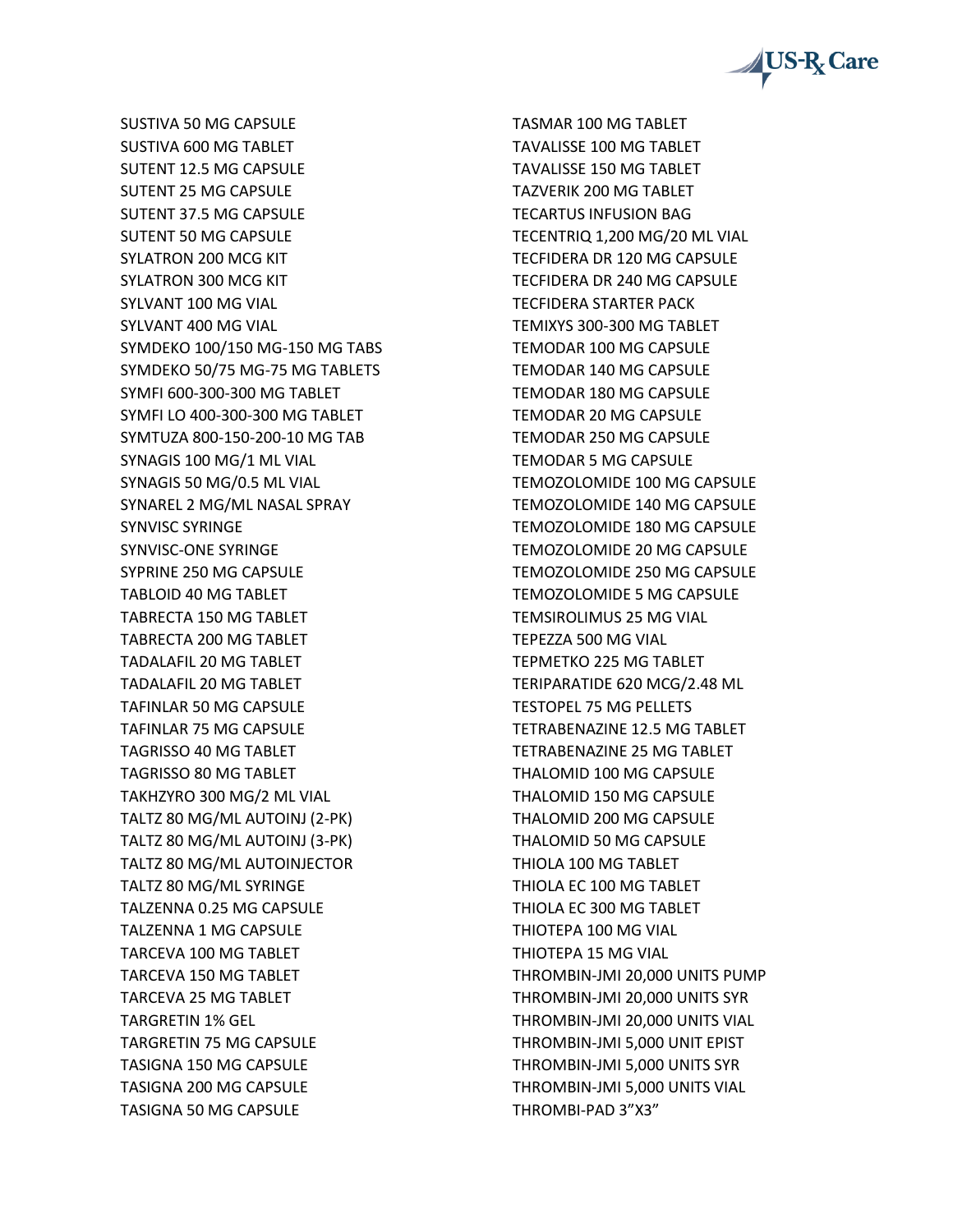

TIBSOVO 250 MG TABLET TIGLUTIK 50 MG/10 ML SUSP TIKOSYN 125 MCG CAPSULE TIKOSYN 250 MCG CAPSULE TIKOSYN 500 MCG CAPSULE TIVICAY 10 MG TABLET TIVICAY 25 MG TABLET TIVICAY 50 MG TABLET TIVICAY PD 5 MG TAB FOR SUSP TOBI 300 MG/5 ML SOLUTION TOBI PODHALER 28 MG INHALE CAP TOBRAMYCIN 300 MG/4 ML AMPULE TOBRAMYCIN 300 MG/5 ML AMPULE TOBRAMYCIN PAK 300 MG/5 ML TOBRAMYCIN PAK 300 MG/5 ML TOBRAMYCIN PAK 300 MG/5 ML TOLVAPTAN 15 MG TABLET TOLVAPTAN 30 MG TABLET TRACLEER 125 MG TABLET TRACLEER 32 MG TABLET FOR SUSP TRACLEER 62.5 MG TABLET TRAZIMERA 150 MG VIAL TRELSTAR 11.25 MG VIAL TRELSTAR 22.5 MG VIAL TRELSTAR 3.75 MG VIAL TREMFYA 100 MG/ML INJECTOR TREMFYA 100 MG/ML SYRINGE TRETTEN 2,500 UNIT VIAL TRIENTINE HCL 250 MG CAPSULE TRIKAFTA 100/50/75 MG-150 MG TRILURON 20 MG/2 ML SYRINGE TRIPTODUR 22.5 MG KIT TRIUMEQ 600-50-300 MG TABLET TRIVISC 25 MG/2.5 ML SYR TRIZIVIR TABLET TRODELVY 180 MG VIAL TRUVADA 100 MG-150 MG TABLET TRUVADA 133 MG-200 MG TABLET TRUVADA 167 MG-250 MG TABLET TRUVADA 200 MG-300 MG TABLET TRUXIMA 100 MG/10 ML VIAL TRUXIMA 500 MG/50 ML VIAL TUKYSA 150 MG TABLET TUKYSA 50 MG TABLET TURALIO 200 MG CAPSULE

TYBOST 150 MG TABLET TYKERB 250 MG TABLET TYMLOS 80 MCG DOSE PEN INJECTR TYSABRI 300 MG/15 ML VIAL TYVASO 1.74 MG/2.9 ML SOLUTION TYVASO INHALATION REFILL KIT TYVASO INHALATION STARTER KIT TYVASO INSTITUTIONAL START KIT UDENYCA 6 MG/0.6 ML SYRINGE UKONIQ 200 MG TABLET ULTOMIRIS 1,100 MG/11 ML VIAL ULTOMIRIS 300 MG/3 ML VIAL ULTOMIRIS 300 MG/30 ML VIAL UPTRAVI 1,000 MCG TABLET UPTRAVI 1,200 MCG TABLET UPTRAVI 1,400 MCG TABLET UPTRAVI 1,600 MCG TABLET UPTRAVI 200 MCG TABLET UPTRAVI 200-800 TITRATION PACK UPTRAVI 400 MCG TABLET UPTRAVI 600 MCG TABLET UPTRAVI 800 MCG TABLET VALCHLOR 0.016% GEL VALCYTE 450 MG TABLET VALCYTE 50 MG/ML SOLUTION VALGANCICLOVIR 450 MG TABLET VALGANCICLOVIR HCL 50 MG/ML VANTAS 50 MG KIT VARIZIG 125 UNIT/1.2 ML VIAL VARUBI 90 MG TABLET VECAMYL 2.5 MG TABLET VECTIBIX 100 MG/5 ML VIAL VECTIBIX 400 MG/20 ML VIAL VELCADE 3.5 MG VIAL VELETRI 0.5 MG VIAL VELETRI 1.5 MG VIAL VEMLIDY 25 MG TABLET VENCLEXTA 10 MG TAB (10MG X 2) VENCLEXTA 10 MG TABLET VENCLEXTA 100 MG TABLET VENCLEXTA 50 MG TABLET VENCLEXTA STARTING PACK VENOFER 100 MG/5 ML VIAL VENOFER 200 MG/10 ML VIAL VENOFER 50 MG/2.5 ML VIAL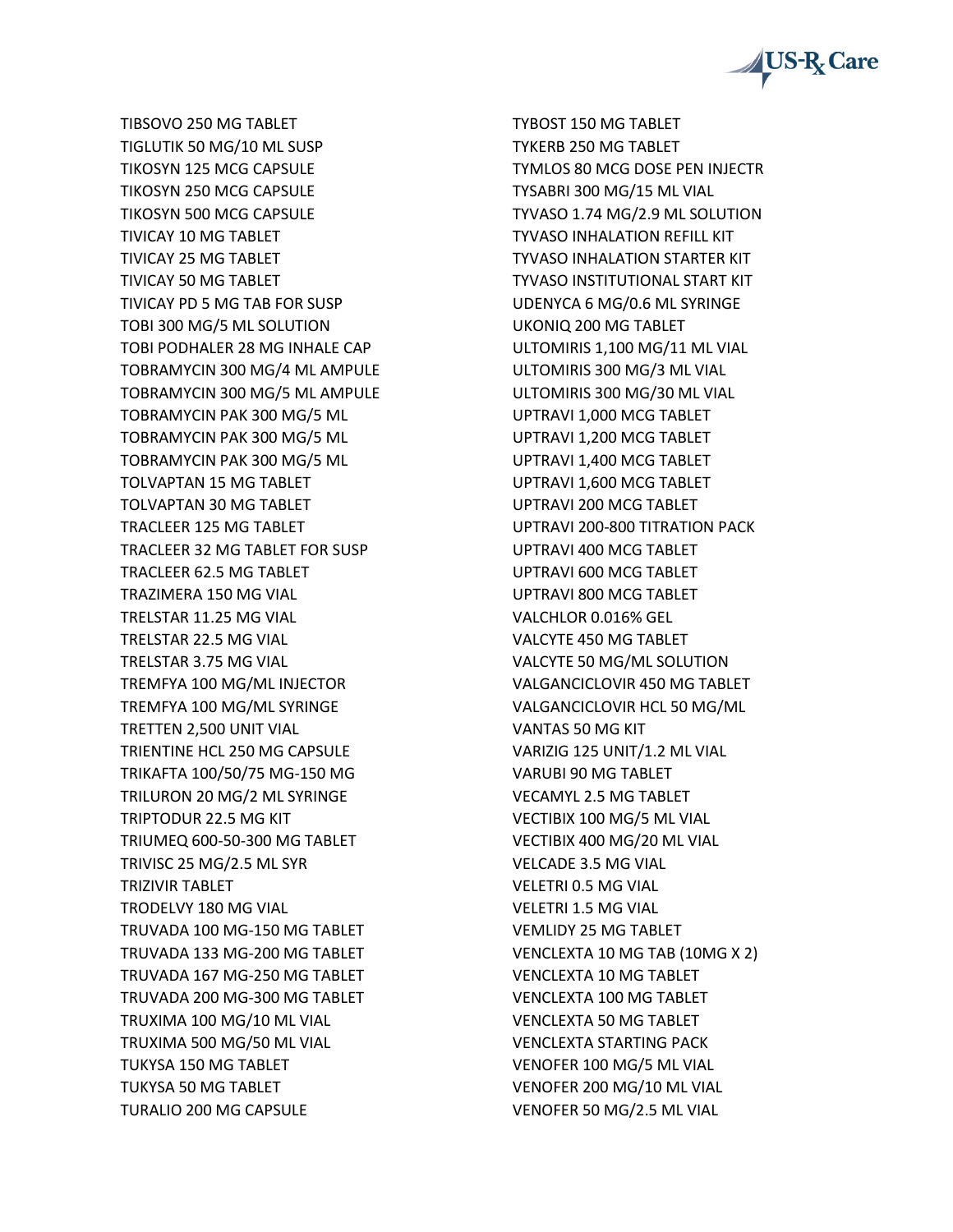

VENTAVIS 10 MCG/1 ML SOLUTION VENTAVIS 20 MCG/1 ML SOLUTION VERZENIO 100 MG TABLET VERZENIO 150 MG TABLET VERZENIO 200 MG TABLET VERZENIO 50 MG TABLET VIDAZA 100 MG VIAL VIEKIRA PAK VIGABATRIN 500 MG POWDER PACKT VIMIZIM 5 MG/5 ML VIAL VIMPAT 200 MG/20 ML VIAL VIRACEPT 250 MG TABLET VIRACEPT 625 MG TABLET VIRAMUNE 200 MG TABLET VIRAMUNE 50 MG/5 ML SUSP VIRAMUNE XR 400 MG TABLET VIREAD 150 MG TABLET VIREAD 200 MG TABLET VIREAD 250 MG TABLET VIREAD 300 MG TABLET VIREAD POWDER VISCO-3 25 MG/2.5 ML SYRINGE VISTOGARD 10 GRAM PACKET VISUDYNE 15 MG VIAL VITRAKVI 100 MG CAPSULE VITRAKVI 20 MG/ML SOLUTION VITRAKVI 25 MG CAPSULE VITRASE 200 UNIT/ML VIAL VIVITROL 380 MG VIAL-DILUENT VIZIMPRO 15 MG TABLET VIZIMPRO 30 MG TABLET VIZIMPRO 45 MG TABLET VOCABRIA 30 MG TABLET VONVENDI 1,300 UNIT VIAL VONVENDI 650 UNIT VIAL VOSEVI 400-100-100 MG TABLET VOTRIENT 200 MG TABLET VPRIV 400 UNITS VIAL VUMERITY DR 231 MG CAPSULE VUMERITY DR 231 MG CAPSULE VYEPTI 100 MG/ML VIAL VYLEESI 1.75 MG/0.3 ML AUTOINJ VYNDAMAX 61 MG CAPSULE VYNDAQEL 20 MG CAPSULE VYONDYS-53 100 MG/2 ML VIAL

WAKIX 17.8 MG TABLET WAKIX 4.45 MG TABLET WILATE 1,000-1,000 UNIT VIAL WILATE 500-500 UNIT VIAL WINRHO SDF 1,500 UNIT VIAL WINRHO SDF 15,000 UNIT VIAL WINRHO SDF 2,500 UNIT VIAL WINRHO SDF 5,000 UNIT VIAL XALKORI 200 MG CAPSULE XALKORI 250 MG CAPSULE XELJANZ 1 MG/ML SOLUTION XELJANZ 10 MG TABLET XELJANZ 5 MG TABLET XELJANZ XR 11 MG TABLET XELJANZ XR 22 MG TABLET XELODA 150 MG TABLET XELODA 500 MG TABLET XEMBIFY 20% (1 G/5 ML) VIAL XEMBIFY 20% (10 G/50 ML) VIAL XEMBIFY 20% (2 G/10 ML) VIAL XEMBIFY 20% (4 G/20 ML) VIAL XENAZINE 12.5 MG TABLET XENAZINE 25 MG TABLET XENLETA 600 MG TABLET XEOMIN 100 UNIT VIAL XEOMIN 200 UNIT VIAL XEOMIN 50 UNIT VIAL XGEVA 120 MG/1.7 ML VIAL XIAFLEX 0.9 MG VIAL XOLAIR 150 MG/1.2 ML POWDER VL XOLAIR 150 MG/ML SYRINGE XOLAIR 75 MG/0.5 ML SYRINGE XOSPATA 40 MG TABLET XPOVIO 100 MG ONCE WEEKLY DOSE XPOVIO 100 MG ONCE WEEKLY DOSE XPOVIO 40 MG ONCE WEEKLY DOSE XPOVIO 40 MG ONCE WEEKLY DOSE XPOVIO 40 MG TWICE WEEKLY DOSE XPOVIO 40 MG TWICE WEEKLY DOSE XPOVIO 60 MG ONCE WEEKLY DOSE XPOVIO 60 MG ONCE WEEKLY DOSE XPOVIO 60 MG TWICE WEEKLY DOSE XPOVIO 80 MG ONCE WEEKLY DOSE XPOVIO 80 MG ONCE WEEKLY DOSE XPOVIO 80 MG TWICE WEEKLY DOSE